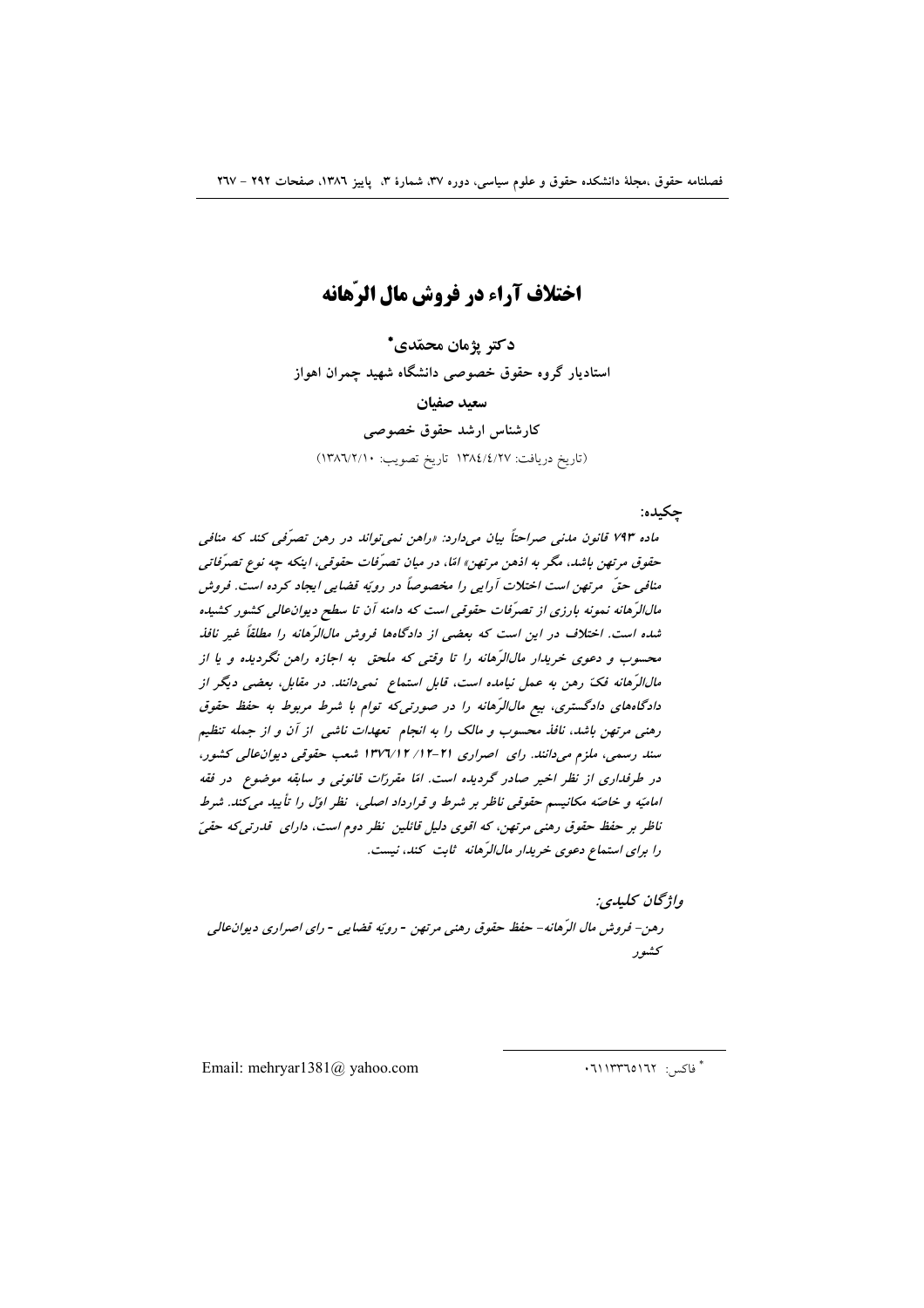#### مقدمه

يس از آن كه عقد رهن صحيحاً بسته شد، راهن، نمي تواند جز با اجــازه مــرتهن در مالالرَّهانه تصرُّفاتي كه منافي با حقٌّ مرتهن باشـد، بـه عمـل أورد. از أنجـا كــه چنـين حکمی متّکی به نصّ قانونی است (ماده ۷۹۳ قانون مدنی)، حقوقدانان و محاکم قضایی در اين زمينه متّفقالقولاند. معهذا، اينكه چه نوع تـصرّفاتي منـافي حـقّ مـرتهن اسـت، اختلاف آرایی را، خاصّه در بین محاکم دادگستری ایجاد کرده است. چــون عقــد رهــن موجب خروج ملکیّت مالالرّهانه از مالکیّت راهــن نمــیشــود، و بــه عــلاوه، اســتمرار قبض شرط صحّت معامله رهني نيست (ماده ٧٧٢ قانون ميدني)، معمـولاً طـرفين عقـد رهن، پس از انعقاد معامله رهنی و قبض مالالرّهانــه، مجــدّداً مــالالرهانــه را در اختبــار راهن قرار می دهند، تا او پتواند از مال خود استفاده نماید. از این رو، تصرّفاتی که راهن عملاً می تواند نسبت به مال مرهون انجام دهد، کـم از وضـعیّت سـابق بـر عقـد رهـن نيست. با وجود اين، تصرّفات مادي راهن در صورتي كه منافي با حقٍّ مرتهن باشد، مثل تخریب مالالرّهانه، به سهولت قابل احراز است و تغییـرات جزیــی نیــز، چنــدان محــل مناقشه نیست. مع|لوصف، تصرّفات حقوقی مالک در مـال|لرّهانــه، کــه نمونــه بــارز آن فروش مالالرٌهانه است، در تشخیص تنافی بــا حقــوق مــرتهن اختلافــاتی را دامــن زده است.

در واقع، محاکم قضایی در این زمینه خود را با مصالح اشخاصی مواجه مـیبیننــد و در اینکه چه مبنایی را برای جمع بین این مصالح انتخاب کنند، مردّداند: ۱ـــ راهــن کــه گاه بدهکار دینی که عقد رهن برای تضمین آن بـسته شـده اسـت، نیـست، بـه دلایلـی خریدار مال مرهون که وجهی را پرداخت کرده است و به جای تملّک موضوع معاملـه، شخصی را به عنوان مرتهن معارض خود میبیند و ۳ ـ مرتهن که به واسطه مطالباتی که از بدهکار داشته مالی را برای وثیقه گرفته و حال با شخص ثالثی مواجه شده است.

امًا، جمع بين مصالح در صورتي كه متّكي به اصول و مقرّرات قــانوني نباشــد، خــود مخالف با مصالحی است که این اصول و موازین قـانونی بـرای محافظـت از آن وضـع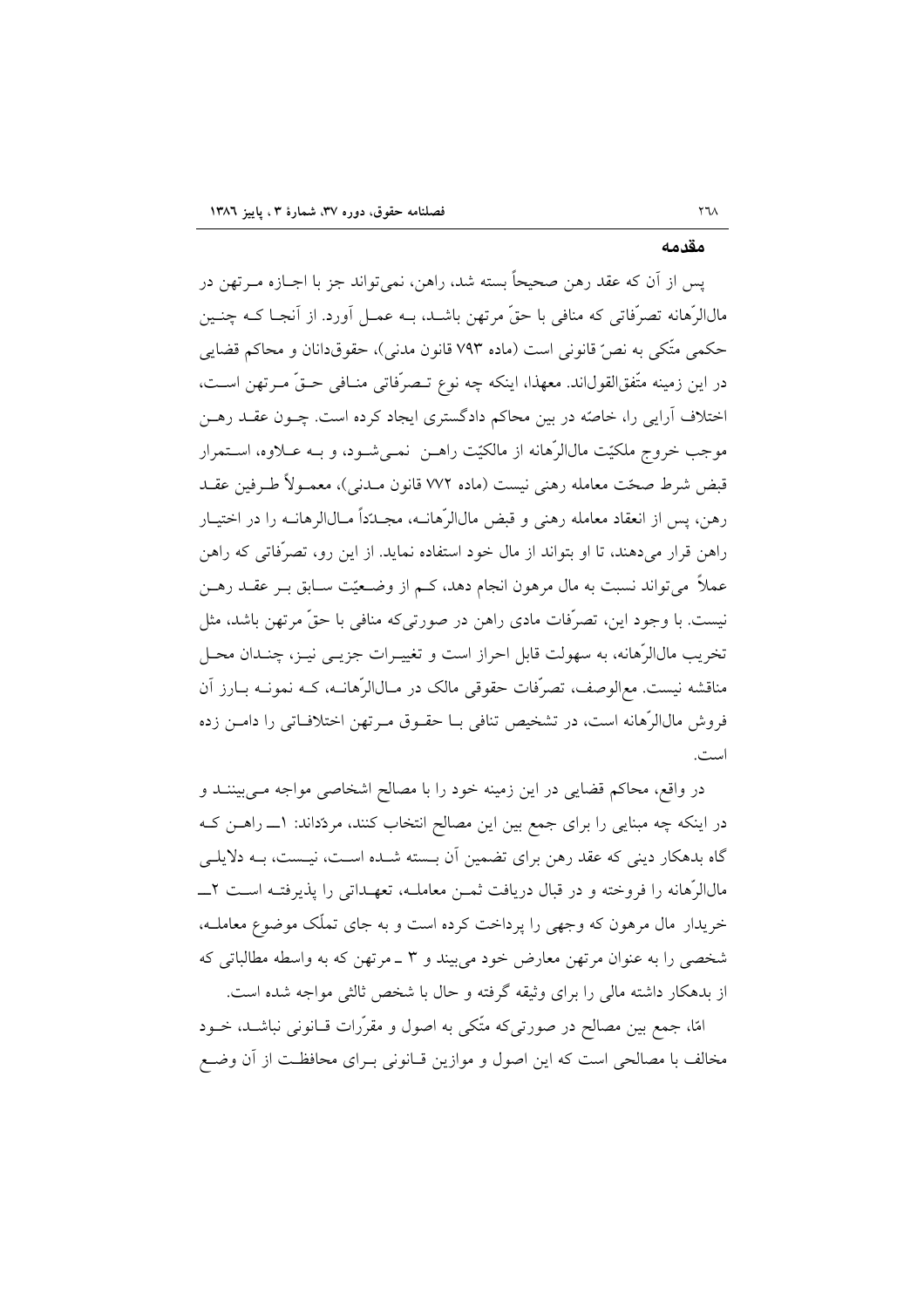شده است ٰ. رای اصراری شماره ۲۱ مـورّخ ۱۳۷٦/۱۲/۱۲ هیـات عمـومی دیـوان١عـالی کشور که در این مقاله عمدتاً به نقد و تحلیل آن میپردازیم، مغایر با موازین حقــوقی و قویّاً مخدوش است. در مقابل، آرائی از دیوانءالی کشور صادر گردیده است که در نوع خود جالب و از این جهت اشکال قانونی ندارند. چون بررسی و تحلیـل رای اصـراری ۲۱–۱۳۷۲/۱۲/۱۲ هیات عمومی دیوانعالی کشور، مستلزم نقبل رای است، در گفتبار اول، خلاصه رای مذکور آورده میشود. در گفتار دوم ضمن بررسی ایــن رای ایراداتــی که به آن وارد است، احصاء خواهد شد. در گفتار ســوم، بــرای نمونــه، تعــدادی از آراء دیوانءالی کشور که با تحلیل حقوقی بیع مالالرّهانه مطابقت دارد، ذکـر مـیشـود. در یابان مقاله نیز، نتیجهگیری مباحث ارائه خواهد شد.

## گفتار اوّل ــ خلاصه رأى اصرارى ٢١–١٣٧۶/١٢/١٣٧٤

به موجب جريان پرونده، بدواً خانم ب. ش. دادخواستي به طرفيّت خانم ع. ا. و آقاي ح. ا.، به خواسته صدور حكم بر الزام خواندگان به انجام مبايعهنامه

«نظر به اینکه وقوع عقد بیع بین طرفین دعوی با توجّه به قبض مبیـع و پرداخـت ثمـن معاملـه و احـراز مالکیّت خوانده محقّق میباشد و با توجّه به اینکه به موجب سند رسمی رهنی حقّ استفاده از مورد رهــن بــه راهن تفویض شده که از منافع ملک بهرهمند گردد و تلویحاً به منظور استهلاک بدهی به بانـک، اجــازه فــروش آپارتمانها نیز به راهن داده شده است، بنابراین، اعتراضات تجدیدنظر خواهانها غیر موثر تلقی و دادنامـه شـماره ٣٠٦ الى ٣٣١–١٣٧٦/٩/١٥ شعبه ١٨ دادگاه عمومي كرج كه وفق مقررات اصدار يافته به نظر اكثريت اعضاء هيات عمومی دیوان عالی کشور بلا اشکال و خالی از منقصت قانونی تشخیص و وابرام می شود»: مذاکرات و آرا هیـات عمومي ديوان عالي كشور (سال١٣٧٧)؛ جلد چهارم، تهران، انتشارات روزنامه رسمي، چاپ اول،ص ٧٧٢.

<sup>&</sup>lt;sup>1</sup> - هیات عمومی دیوان،عالی کشور در رای اصراری دیگری (۳۱–۱۳۷۷/۱۲/۱۱) بنا به همـان مـصالحی کـه ذکر شد و در مذاکرات هیات قضات نیز به خوبی معلوم است، با تمسّک به بندی از قرار داد رهنی کـه در آن بــا تاکید بر ممنوعیّت راهن از فروش مال|لرّهانه، فقط حقّ استفاده و نگهداری از مال|لرّهانـه بــه مالـک داده شــده بوده است، اعطای حقّ استفاده و نگهداری از مال مرهونه را تلویحاً مستلزم فروش مالالرّهانه دانسته! و بــهرغــم ایرادات مشروح و قانونی شعبه هشتم دیوانءالی کشور، دادنامـه شـعبه هجـدهم دادگـاه عمـومی کـرج را کـه اشکالات قانونی دیگری نیز داشته با اکثریت نسبی (۲۹ رای در مقابل ۲۵ رای) تایید کرده است. رای اصـراری ٣١-١٣٧/١٢/١١ هيات عمومي ديوان عالي كشور به اين شرح است: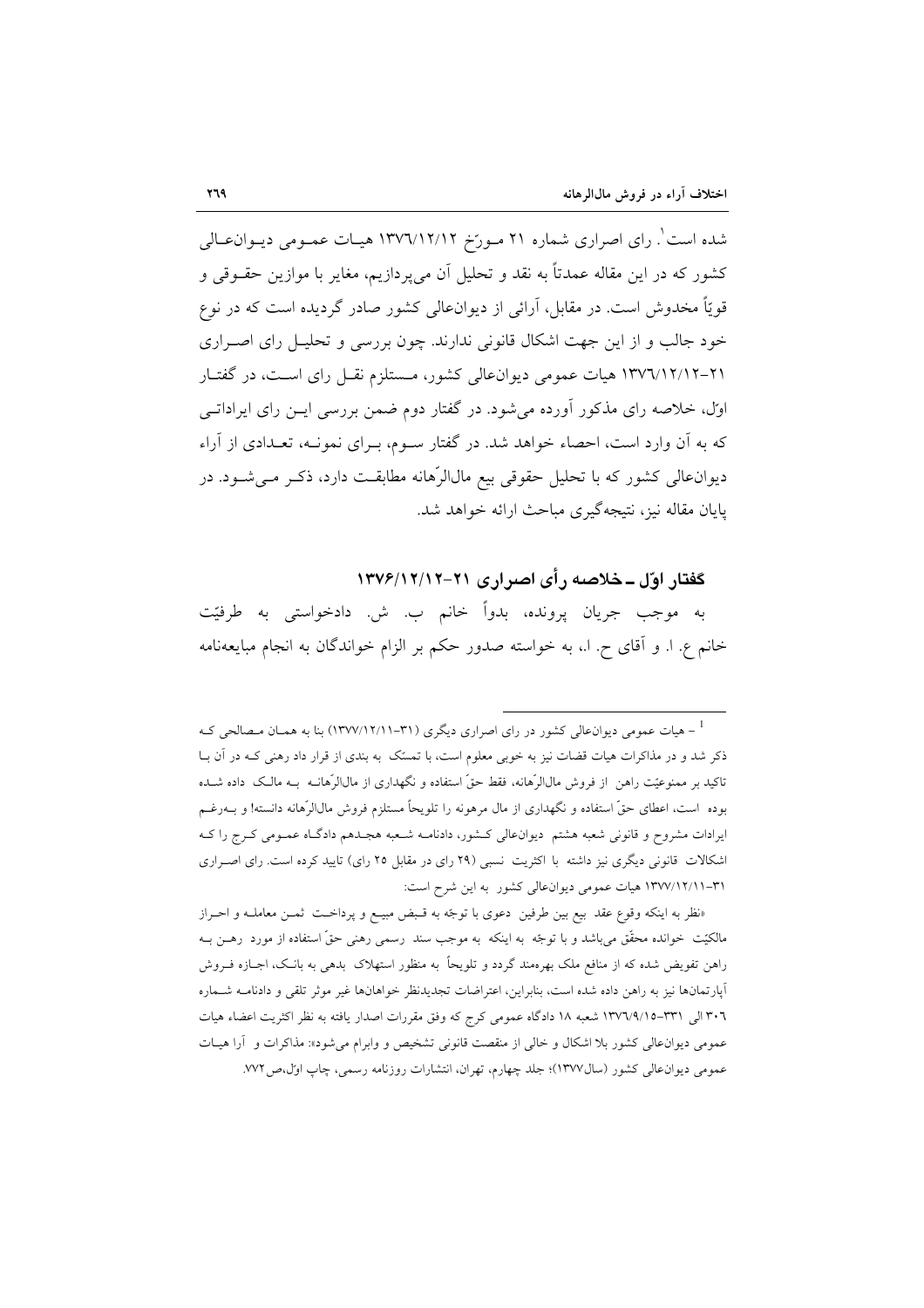مورِّخ ١٣٧٣/١٢/٢٨ و انتقال خانه مسكوني پلاک ١٧-١٠٦٩ واقع در بخش ٥ ثبت اصفهان، به دادگاههای عمومی شهرستان اصفهان تقدیم و توضیح داده است، خوانده ردیف اول با وکالت خوانده ردیف دوم، مطابق مبایعهنامه ۷۳/۱۲/۲۸ شش دانگ خانه مسکونی موضوع دادخواست را به مبلغ ۲۱۰ میلیون ریال فروخته و چون با وصف مراجعات، حاضر به نقل و انتقال مورد معامله نشده و به ارسال اظهارنامه نیز توجّهی ندارد، تقاضای صدور حکم دایر بر الزام خواندگان به انتقال رسمی مورد معامله را دارد. دادخواست تقدیمی به شعبه چهارم دادگاه عمومی اصفهان ارجاع و تحت کلاسه v٤-١٣١١ ثبت مي گردد. با ابلاغ دادخواست و ضمائم مربوطه، خواندگان نيز دادخواست متقابلی تقدیم و توضیح میدهند، مبایعهنامه استنادی بر روی فرمهای چاپی و قبل از این که تکمیل گردد، در بنگاه معاملات ملکی تنظیم گردیده و چون فاقد ارکان بیع است، تقاضای اعلام بطلان آن را دارند. دادخواست تقابل نیز، تحت کلاسه ٧٤-١٦٣٤ ثبت و با پرونده اصلی، تواماً مطرح رسیدگی واقع میشود. دادگاه رسیدگی کننده، پس از رسیدگی و با اعلام ختم دادرسی، ضمن احراز مالکیّت رسمی خوانده ردیف اول و با ملاحظه این که مورد معامله قبل از انجام معامله، در رهن بانک ملّمی قرار داشته است، مطابق دادنامههای شماره ۲۳۷۷ و ۲۳۷۸ مورّخ ۷٤/۱۲/۲۷ و با استدلال به اینکه انتقال رسمی مورد معامله، مستلزم فکّ رهن است و حسب بند ٥ مبایعه نامه مورّخ ۱۳۷۳/۱۲/۲۸ خوانده مکلّف شده است تمام دیون قبلی مورد معامله را به اشخاص حقیقی و حقوقی پرداخت نماید، خوانده ردیف اول دادخواست اصلی را به انتقال رسمیخانه موضوع مبایعهنامه توام با فکّ رهن از آن ملزم، و دعوی تقابل را مردود اعلام می(نماید. در اثر تجدیدنظرخواهی محکوم علیه، پرونده به شعبه ششم دیوانءالی کشور ارجاع و این شعبه به موجب دادنامه شماره ۱۸٦– ٦ مورّخ ١٣٧٥/٦/٢٨ به این شرح رای دادگاه بدوی را نقض میکند: «بر دادنامه تجدیدنظر خواسته این اشکال وارد است که ملک مورد دعوی در تاریخ وقوع عقد بیع و حتیّ صدور رای دادگاه در رهن بانک بوده و مادام که موافقت بانک مرتهن نسبت به ملک مورد معامله جلب نگردیده و يا فكَّ رهن به عمل نيامده، الزام تجديدنظرخواه به انتقال رسمي أن مخالف مدلول ماده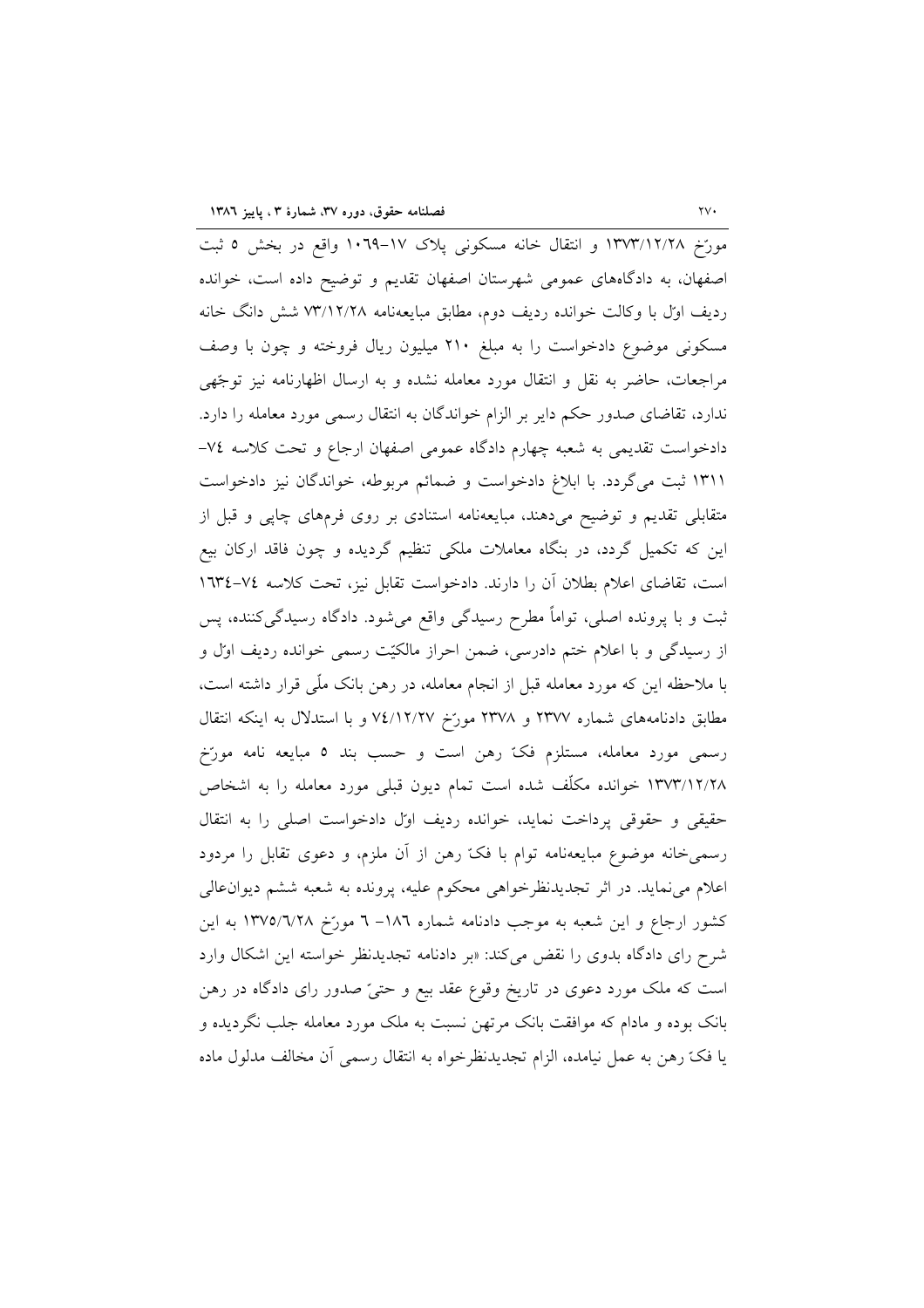۷۹۳ قانون مدنی است، علیهذا، رای مزبور به علّت مغایرت آن با قانون نقض و تجدید رسیدگی به شعبه دیگر دادگاه عمومی اصفهان ارجاع میشود». پس از اعاده پرونده به دادگستری شهرستان اصفهان، این بار پرونده به شعبه ششم دادگاه عمومی اصفهان ارجاع و تحت کلاسه ۷۵– ۱۳۷۲ ثبت و مجدّداً مورد رسیدگی قرار میگیرد. این دادگاه نیز، پس از استعلام از بانک مرتهن که در آن موافقت با فکّ مالالرّهانه را منوط به استيفاء تمام مطالبات خود دانسته است، به شرح دادنامه شماره ٢٤١٢ مورّخ ١٣٧٥/١١/١١ و با استدلال به اينكه انتقال مال مرهون با حفظ حقوق رهني مرتهن، منافی حقّ مرتهن نیست، با احراز اینکه بیع صحیحاً واقع گردیده است، خوانده را به تنظیم سند رسمی به نام خواهان و همچنین فکّ مالالرّهانه محکوم، و دعوی تقابل را مردود اعلام می کند. با ابلاغ دادنامه، محکوم علیه در مقام تجدیدنظر خواهی برآمده و با تاکید بر بی اعتباری مبایعه نامه مورّخ ۱۳۷۳/۱۲/۲۸ و این که معامله مذکور با وصف در رهن بودن مورد معامله، صورت قانونی ندارد، تقاضای نقض دادنامه را به عمل آورده و محکومله نیز به شرحی که در جریان تبادل لوایح نوشته، ابرام دادنامه تجدیدنظر خواسته را خواستار شده است. شعبه ششم دیوان عالی کشور وارد رسیدگی شده و به موجب دادنامه شماره ٢٠٦ مورّخ ١٣٧٦/٥/٢٨ با استناد به اينكه راى تجديد خواسته مستند به همان جهات و اسبابی است که حکم منقوض مبتنی بر آن بوده است، موضوع را اصراری تشخیص و با توجّه به ماده ٥٧٦ قانون آئین دادرسی مدنی سابق (١٣١٨) پرونده را جهت طرح در هیات عمومی دیوان عالی کشور، به این هیات ارسال میکند. هیات عمومی شعب حقوقی دیوان عالی کشور، پس از انجام مذاکرات (جلسات ٧٦/١٢/٥-١٣٧٦/١٢/١٣٧٦) و به موجب دادنامه اصرارى شماره ٢١ مورّخ ١٣٧٦/١٢/١٢ به این شرح دادنامه شماره ۲٤۱۲ مورّخ ۱۳۷۵/۱۱/۱۱ شعبه ششم دادگاه عمومی شهرستان اصفهان را تایید و استوار می نماید: «نظر به اینکه به شرح دادخواست ابتدایی، خواهان، علاوه بر الزام خواندگان به تنظیم سند رسمی انتقال، الزام آنان را هم به انجام شرایط و مفاد مبايعه نامه مورّخ ١٣٧٣/١٢/٢٨ و تخليه و تحويل مبيع مورد لحوق دعوى قرار داده است و نظر به اینکه به شرح بند (٥) شرایط ضمنی معامله، فروشنده، پرداخت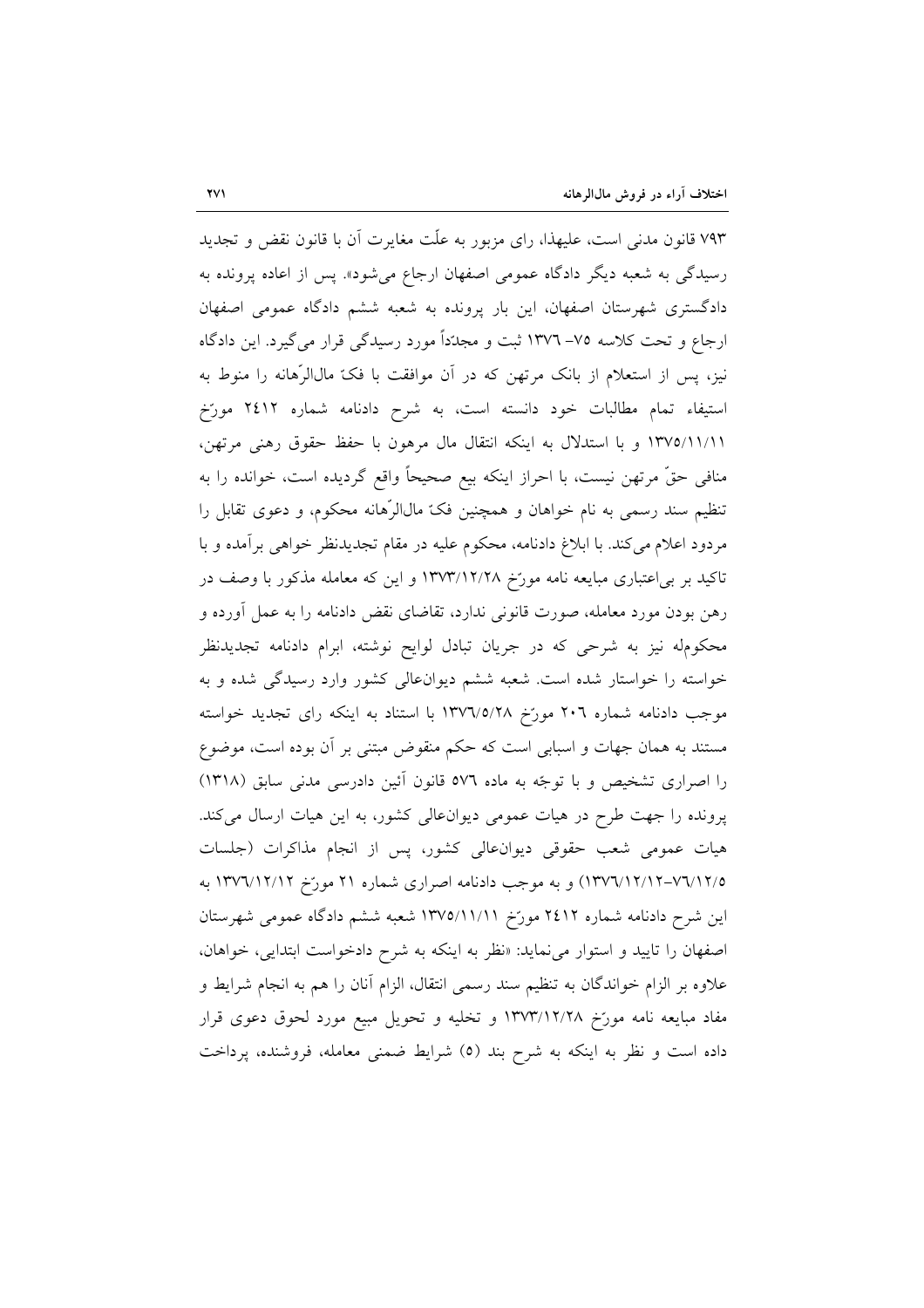۔<br>تمام دیون قبلی مورد معامله به اشخاص حقیقی و حقوقی و همچنین تهیّه مدارک لازم را به منظور تنظیم سند رسمی انتقال تعّهد نموده است، و نظر به این که از جمله دیون مربوط به مورد معامله، دینی است که با رهن گذاردن ملک از بانک ملّی اصفهان به عنوان وام اخذ گردیده است، بنا به مراتب با لحاظ کیفّیت طرح دعوی و تعهدات خوانده (تجدیدنظرخواه) دادنامه شماره ۲٤۱۲–۱۳۷۵/۱۱/۱۱ شعبه ششم دادگاه عمومی اصفهان كه در عين حال، متضمّن الزام خوانده به فكّ رهن و همچنين الزام وى به تنظیم سند رسمی انتقال میباشد، با رعایت حقوق مرتهن و مقرّرات ماده ۷۹۳ قانون مدنی منافات ندارد و با اقتضاء مدارک پرونده و موازین قانونی تطبیق میکند و به اکثریت آراء تایید و ابرام می شود» (مذاکرات و آراء دیوانءالی کشور ۳۷٦ ۱، صص ۲۰۰-۵۸۱).

## گفتار دوم ــ تحليل و نقد رأى اصرارى ٢١-١٣٧٤/١٢/١٢

مشهور فقهای امامیّه، بیع مال مرهون را منافی با عقد رهن میدانند و صحّت چنـین تصرَّفاتی را فقط به اجازه مرتهن یا فکّ مالالرِّهانه، منوط کردهانــد. بــه عقیــده فقهـای اماميّه، چون عقد رهن، ماهيّتاً توثيق مالالرّهانه، براي استيفاء مطالبات مــرتهن، از محــل مالالرّهانه است، بنابراین، جز با ممنوعیّت مالک از انجام تصرّفات حقـوقی کـه نمونـه بارز آن بیع است، وثیقه کامل نخواهد بود (شهید اول ۱٤۱٤، ص ۳۹۸؛ محقّق حلی ۱٤۱۳، ص ۱۳۷-١٣٧٣، ص ٦٦؛ شهيد ثاني ١٣٧٣ ، ص ٣٥٥-١٤١٤، صص ٤٨-٤٧؛ نجفي، صص ١٩٦-١٩٧، طباطبـايي ١٤٠٤، ص ٨٥؛ انصاری ١٤١٠، ص ١٢٢-١٢١) <sup>١</sup>. چنــين نظـری مــستلزم حکــم بــه «عــدم نفــوذ» بيــع

<sup>&</sup>lt;sup>1</sup> – شمس|لدين محمّد بن مكّى العاملي(شهيد اوّل)؛ الدّروس الشرعيه،جلد سوم،قم،موســـــه نــشر اســلامي، سال١٤١٤.ق ،ص٣٩٨. «لانَّ الغرض من الرهن الوثيقه و لاوثيقه مع تسلط المالك علـي البيــع»– ابوالقاســم نجــم الدِّين جعفر بن الحسن (محقَّق حلي)؛المختصر النافع في فقه الاماميّه،قم،موسسه البعثة، سال ١٤١٣ه- ق،ص١٣٧-شرايع الاسلام، جلد دوم،قم،موسسه اسماعيليان،چاپ سوم، سال١٣٧٣،ص٦٦.محقَّق حلَّمي رهن را بــه وثيقــه ديــن مرتهن «وهو وثيقة لدين المرتهن»تعريف كرده است.– زين|لدين على العاملي (شهيد ثاني)؛ الروضة البهيّة في شرح المعة الدمشقية؛جلد اول،قم،مكتب الاعلام الاسلامي،چاپ هشتم،سال١٣٧٣،ص١٣٥٥- مسالك الافهـام الـي تنقـيح شرائع الاسلام؛جلد چهارم،قم،موسسه المعارف الاسلاميه،چاپ اول،١٤١٤ه.ق،صص4-٤٧. در اين كتـاب دربـاره علت ممنوعيّت مالک از تصرّف نسبت به مال|لرّهانه ميخوانيم:«لما کان الرهن وثيقهٔ لدين المرتهن،امّا في عينه،او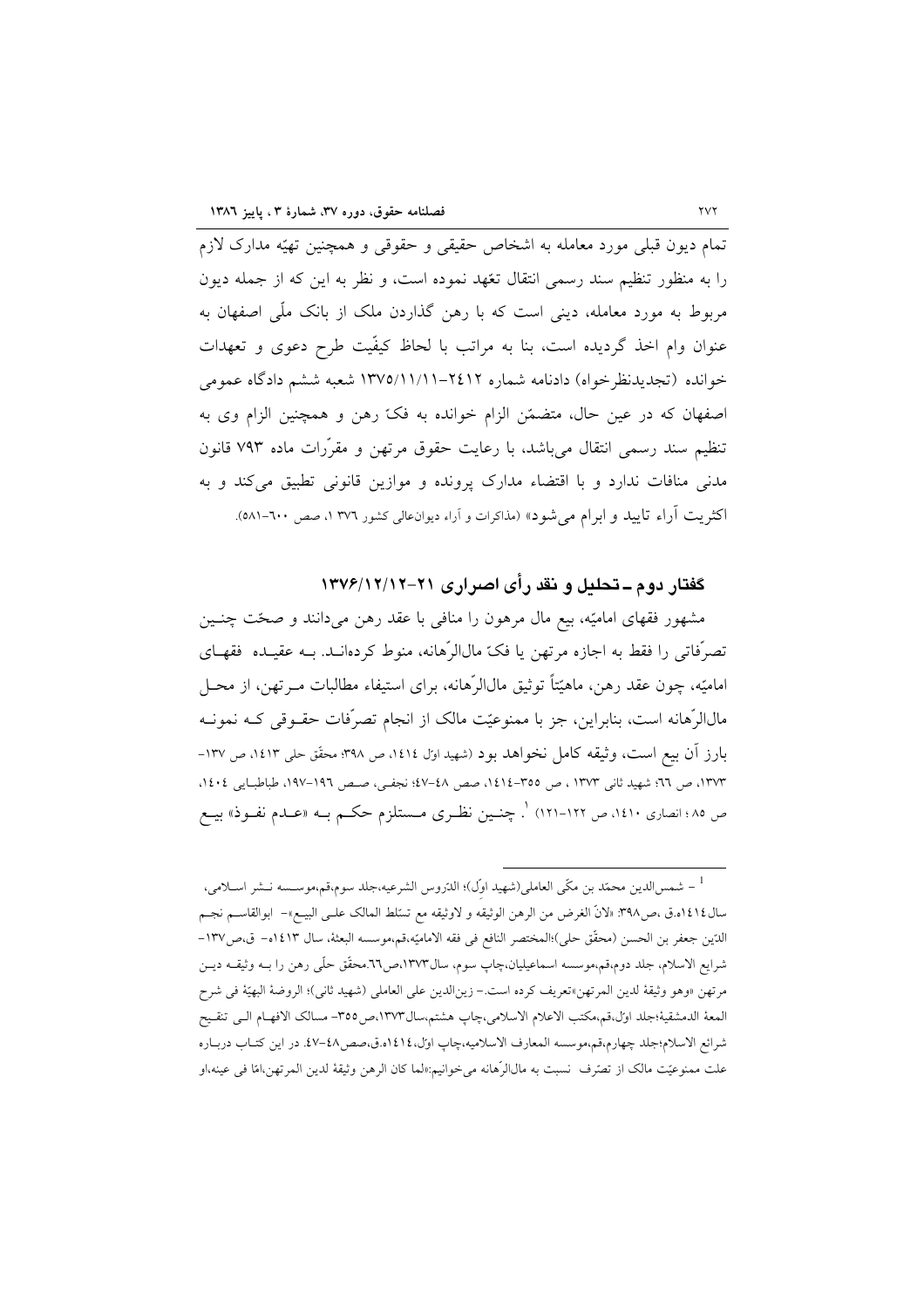بدله،لم تتم الوثيقة الا بالحجر و قطع سلطنه،ليتحرك الى الاداء؛ فمن ثم منع الراهن من التصّرف في الــرهن، ســواء أزال الملك كالبيع ،أم منفعهٔكالاجارهٔ» – شيخ محمد حسن النجفى؛ جواهر الكلام فى شرح شرايع الاسلام، جلــد بيست و پنجم، بيروت،دار احياء التراث العربي، چاپ هشتم،سال؟،صص191-١٩٥.شيخ محمد حسن نجفي، بعد از نقل دلایل و آراء فقهایی که بیع مال $\mathfrak{l}$ هانه را مجاز نمیدانند، خود نیز به این شرح ممنوعیّت بیع مال $\mathfrak{l}$ هانه را تاييد كرده است: «بأن الغرض من الرهن الوثيقة،و لا وثيقة مع تسلُّط المالك على البيع».– سـيّد علــي طباطبــايي؛ رياض المسائل، جلد اول و دوم، قم،موسسه أل البيت (ع)، سال ١٤٠٤ه.ق،ص٥٨- شيخ مرتضى انـصارى؛ كتــاب المكاسب، جلد دوم، بيروت، موسسه النعمان، سال ١٤١٠ه.ق،صـص١٢٢-١٢١. شـيخ مرتـضي انـصاري يكـي از اسباب انتقال مالکیت را طلقیّت مال مورد معامله میداند و از این نظر که مالک مرهونــه، در فــروش مــال|لرّهانــه استقلال ندارد، در نهایت دفاع کرده است: «و من السباب خروج ملک عن کونه طلقا کونه مرهونا فان الظـاهر بـل المقطوع به الاتفاق على عدم استقلال مالك في بيع ملكه المرهون و حكي عن الخلاف اجماع الفرقة و اخبارهم علی ذلک». همچنین مراجعه کنید به دکتر ابوالقاسم گرجی؛ مقالات حقوقی،جلد اول، تهران، انتـشارات دانـشگاه تهران، چاپ دوم، سال ۱۳۷۲،ص۲۵. دکتر ناصر کاتوزیان؛ حقوق مـدنی (معـاملات معـوض- عقـود تملیکـی) تهران، چاپ شرکت انتشار با همکاری بهمن برنا،چاپ چهارم، سال ۱۳۷۱، ص۱۹۰.اَقای دکتر ناصر کاتوزیـان در این کتاب، بیع مال مورد وثیقه را به دلیل اینکه مالک سابقاً به وسیله عقـد رهـن اختیـار فـروش آن را از خــود سلب کرده، مثالی برای عدم امکان معامله ثانوی از جهت آزاد نبودن مال موضوع معامله دانسته است. علاوه بــر اين، در فقه اماميّه، براي ممنوعيّت راهن از بيع مال|الرّهانه، به اجماع و حــديث نبــوى(ص) «الــرّاهن و المــرتهن ممنوعان من التصرّف» (المستدرك؛جلد دوم ،ص٤٩٦) استناد شده است: محمّد بن حسن طوسى (شيخ طوسى)؛ كتاب الخلاف،جلد سوم،قم، موسسه نشراسلامي،چاپ دوم، سال ١٤١٥ه.ق،ص٢٢٦؛ «والاولى عندى انه لا يجـوز له التصرُّف في الرهن على حال؛الاجماع أن الراهن و المرتهن ممنوعان من التصَّرف في الرهن». سيّد محسن حكيم (نهج الفقاهه؛جلد اول، نجف اشرف؛ سال ١٣٧١ه.ق، ص٣٨٧) حتَّى تـصرفات ناقـل را نيـر منـافي حـقَّ مـرتهن نمیداند.آیتالله سیّد ابوالقاسم خویی نیز، با آنکه راهـن را در تـصرّفاتی کـه منـافی حـقّ مـرتهن اسـت، مجـاز نمیدانند، و با اینکه در اول فتوای خود صحّت بیع عین مرهونه را باقید اذن یا اجازه مرتهن اعـلام کـردهانــد. ولیکن در ادامه، صحّت بیع مال|لرّهانه را در صورت عدم اجازه مرتهن نیز «اظهر»دانسته و ادامـه دادهانــد در ایــن حالت، چنانچه مشتری جاهل به رهن بودن مبیع باشد، خیار فسخ معامله برای او ثابت مـی گـردد: «مـساله ۹٤-يصِّح للراهن بيع العين المرهونه باذن المرتهن,و كذلك لو اجازه بعد وقوعـه و الاظهـر صـحه البيـع مـع عـدم اجازتهٔ ایضا،الا، انه یثبت الاخیار،حینئذ ،للمشتری اذ کان جـاهلا بالحـال حـین البیــع»:آیـت الله سـیّد ابوالقاســم خويي؛منهاج الصالحين،جلد دوم (معاملات)، قم،چاپخانه مهر،چاپ بيست و هــشتم، سـال ١٤١٠ ه.ق،ص٢٥. هـر چند در اعتبار فتاوای این دو فقیه که در فقه امامیّه شأن و الائی دارند، تردید نمیٍتوان کرد ولیکن بــا توجّــه بــه کثرت فتاوای مخالف که صاحبان آن نیز فقهای طراز اولیاند، در فـرض اجمـال مـاده ۷۹۳ قـانون مـدنی نیـز، دادگاهها باید در اجرای درست اصل ۱۳۷ قانون اساسی، تفسیری را انتخاب کنند که بـه نظریـه اکثریـت نزدیـک است. در این زمینه مراجعه کنید به: دکتر ناصر کاتوزیان؛جایگاه حقوق اسلامی در نظم حقوقی،مجلـه دانـشکده حقوق و علوم سیاسی دانشگاه تهران، شماره سی و ششم، بهار١٣٧٦، صص ٧٢-٤١.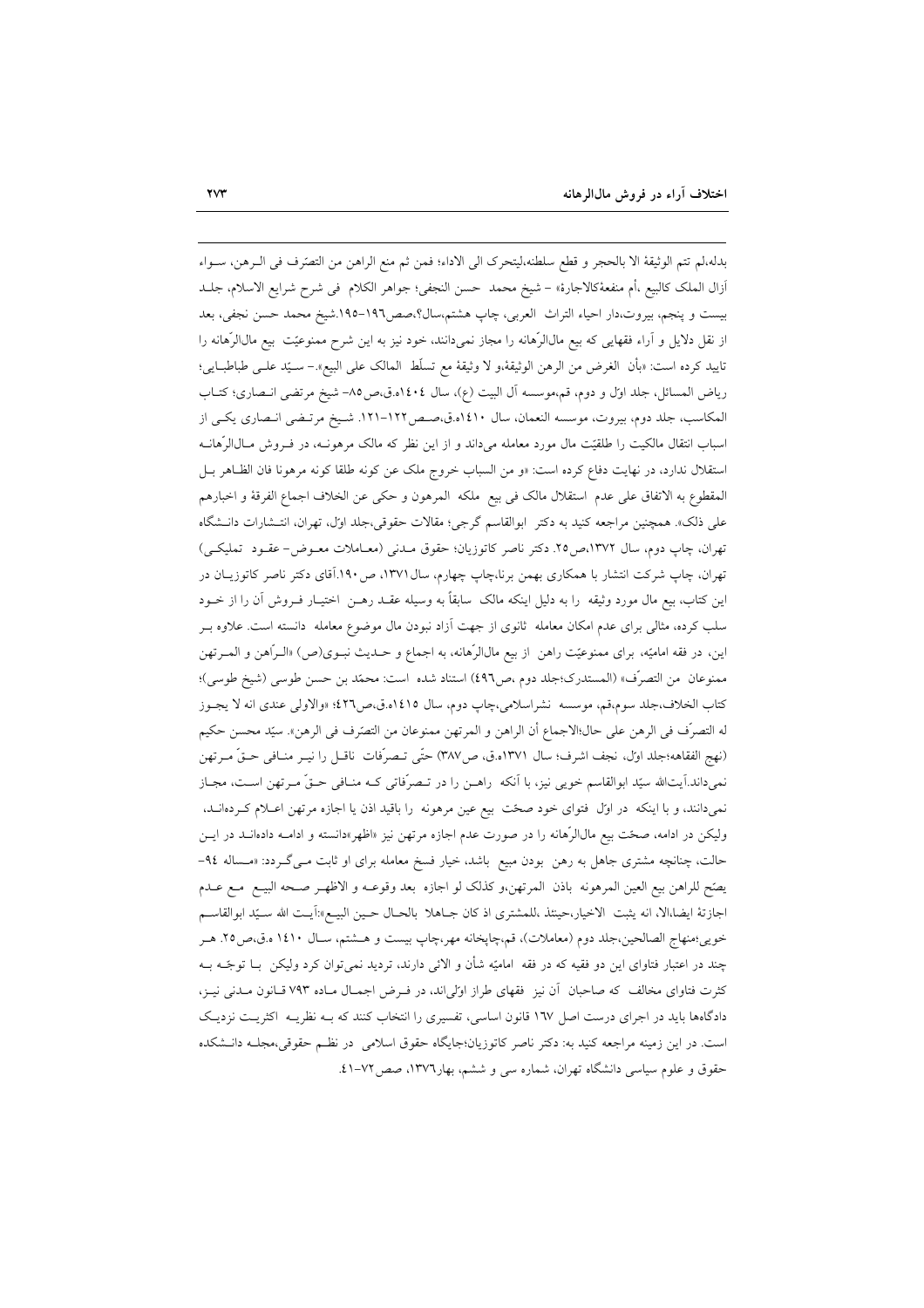مالالرِّهانه است و هر وضعیّتی که بر یک عقد «غیرنافذ» حاکم است، عیناً بـر بیــع مــال مرهون نيز به عنوان مصداقي از عقد غير نافذ مترتّب خواهــد بــود (شـهيداول ١٤١٤، صـص ٣٩٧-٣٩٧؛ محقِّق حلي، ١٤١٣، ص ١٣٧: شهيد ثاني، ١٣٧٣، ص ٤٧؛ نجفي، ص ١٩٩).' در ايسن صدو رت، چون قانوناً عقد غيرنافذ قبل از الحاق اجازه به آن، في حــدّ ذاتــه، فاقــد اثــر اســت، در نتیجه، برای اصیل نیز منشا هیچگونه حقّی، جز به هم زدن معامله تحت شرایط منــدرج

مطابق ماده (٧٤٧) مجلة الاحكام، فروش مال مرهونه بدون رضايت مرتهن،غير نافذ اعلام شده و شـيخ علـي حیدر، در شرح این ماده نوشته است: «اذا باع الراهن ،بدون رضی المرتهن، ینعقد ذلک البیع موقوفـا علــی اجــازه المرتهن». شيخ على حيدر؛ درر الاحكام،جلد دوم، بيروت، دار الكتاب العلميه،ص200.

<sup>&</sup>lt;sup>1</sup> – شهيد اول؛ دروس، صص۳۹۸–۳۹۷:«و يمنع الراهن من كل تصرّف يزيل الملک كالبيع و الهبه…ولــو أذن المرتهن في ذلك كله جاز» شرايع الاسلام،ص٣٧:«و لو باع او وهب،وقَّف على اجازهٔ المرتهن»–شهيد ثاني ؛ شرح لمعه،ص٣٥٦- مسالك الافهام؛ص٤٧؛ «فلو تصرَّف الراهن بما يمنع منه،فان كان بعقد كـان موقوفـا علـى اجــازة المرتهن،فان اجازه صحّ والًا بطل»– شيخ محمد حسن نجفي؛پيشين،ص١٩٩:«نعم لو باع أو وهب مثلا،وقَّـف علــي اجازة المرتهن،فان حصلت؛حكم بصحّته و الا فلا،اذهـو ان لـم يكـن فـضوليا فمثلـه فـي ذلـك»– شـيخ مرتـضي انصاری؛پیشین،صص(١٢٢–١٢١-شیخ مرتضی انصاری اجماع فقهای امامیّه دایر بر ممنوعیّت فروش مالالرّهانه را منحصراً ناظر به فروش استقلالي مال مرهون دانسته و در نتيجه بيع مال|لرَّهانه را نه باطل، بلكه غيــر نافــذ اعــلام كرده است:«و انَّما الكلام في ان البيع الراهن هل يقع باطلا من اصله،او يقع موقوفـا علــي اجــازه، او ســقوط حقَّـه باسقاطه، او بالفك،فظائر عبائر جماعاً من القدما و غير هم،الاول،ان صريح الشيخ في النهايه وابن حمزه في|لوسـيله و جمهور المتاخرين عدا شاذَّمنهم، هو كونه موقوفا و هو،الاقوى للمعلومات الـسليمة عـن المخـصص لان معقـد الاجماع و الاخبار الظاهرة في المنع عن التصرُّف هو الاستقلال كما يشهر به عطف المرتهن علـى الراهن،مـع مـا ثبت في محلهٔ من وقوع تصرف المرتهن موقوفا لا باطلا و على تسليم الظهور فـي بطــلان التــصرَف راســا.فهي موهونة بمصير جمهور المتاخرين، على خلافه»- ميرزا حسين نائيني؛ المكاسب و البيع(به قلم شـيخ محمّـد تقـي أملي) جلد دوم، قم، موسسهٔ النشر الاسلامي، سال ١٤١٣ه.ق،ص٥. ميــرزاي نــائيني، ضــمن قبــول نظريــه شــيخ مرتضی انصاری، فتوای شیخ اسدالله شوشتری را که به طور مطلق قائل بر بطلان بیع مال الرِّهانه شده اند (مقابس الانوار؛ جلد دوم،ص١٠٥) مردود اعلام كرده است- ميرزا ابوالقاسم بـن الحسن القمي؛جـامع الـشتات، تهـران، انتشارات کیهان، چاپ اول،سال ۱۳۷۱،صص(٤٥٣-٤٥١.در این کتاب در پاسخ به سوال<sub>ی</sub> می خوانیم:«هر چند راهن ممنوع است از تصرّف در عین مرهونه بدون اذن مرتهن،و لکن عقد بیعـی کـه واقـع شـود از او قبـل از فـکّ رهن،شرعی است با اجازه مرتهن، پس اگر اجازه کرد لازم میشود و اگر فسخ کرد باطل مـیشـود، امـا اگـر نــه اجازه کرد و نه فسخ کرد تا این که راهن ادای دین کرد و فکّ رهن کرد، پس اظهر لزوم بیـع اسـت، زیــرا کــه مقتضی لزوم، که بیع مال مملوک است با سایر شرایط موجود است وآنچه متصّور است در ایــن مقــام از بــاب منافيات، أن وجود ًمانع است كه حقٌّ مرتهن است و أن بالفرض به سبب فكٌّ مرتفع شد».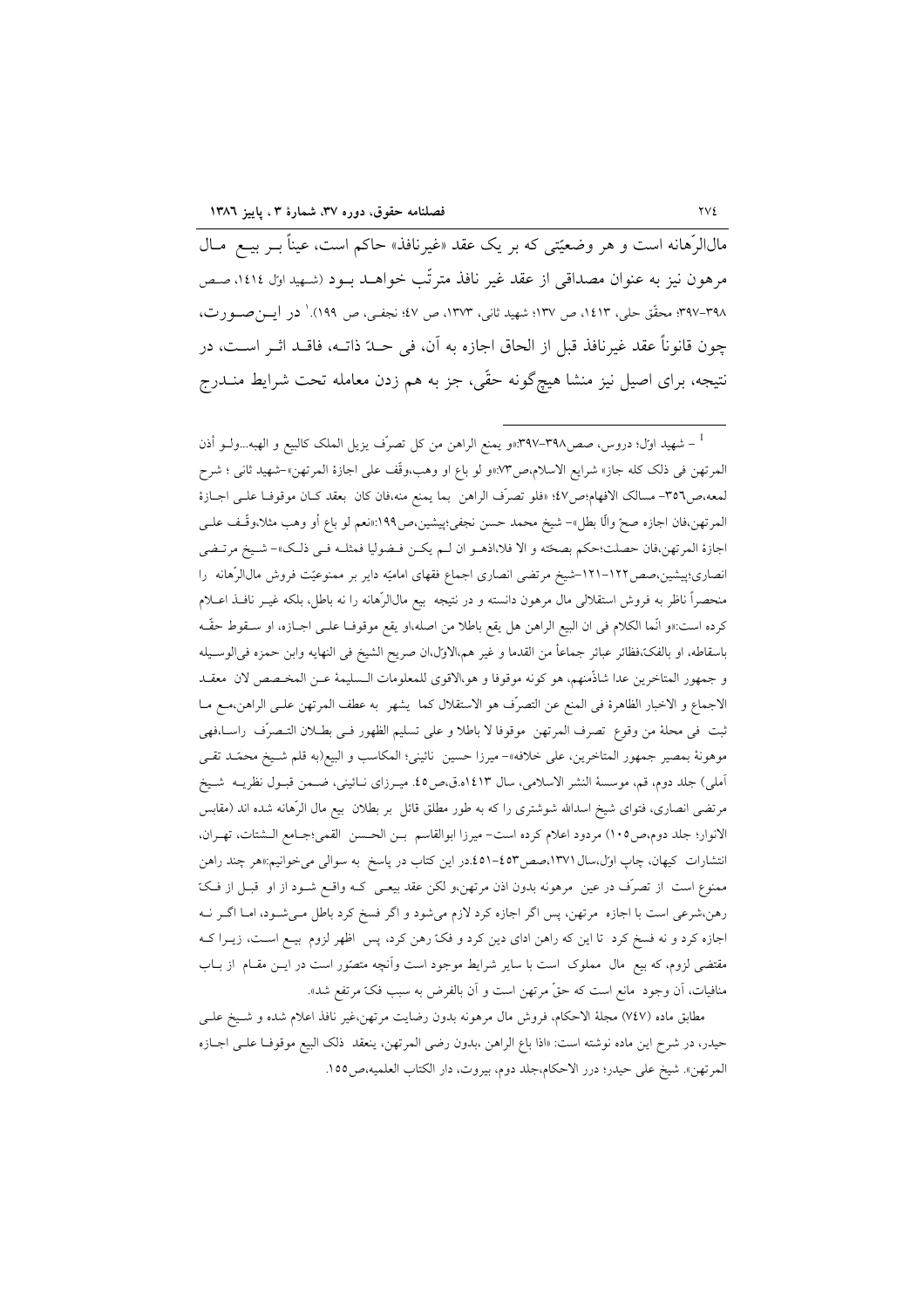در ماده ۲۵۲ قانون مدنی و تدارک خسارت قانونی در فرض جهل به رهن بودن مـورد معامله نیست (ماده ۲٦۳ قانون مدنی).' تعبیری که به عنوان موجود بی جان از عقد غیــر نافذ کردهاند (شهیدی ۱۳۸۰، صص ۹۸-۹۷) دقیقاً متضمّن همین معنی است و مقررات قانونی مدنی نیز، کاملاً این موضوع را تایید می کنــد ( اسامی ١٣٦٨، ص ٣٠٠؛ کاتوزیــان ١٣٦٦، ص ١٤٠؛ صفایی ۱۳۸۲، ص ۱۷۹) .<sup>۲</sup> در واقع، ماده ۳**٦۲** قانون مدنی، آثار بیعی را کــه «صــحیحاً» واقــع شده است، احصاء کرده و حکم ماده ۲٤۷ قانونی مدنی نیز بیع مال مرهون را بــه شــرط اجازه مرتهن «صحيح و نافذ» ميداند. بنـابراين، تـا وقتـي كـه اجـازه مـرتهن تحـصيل نگردیده و یا به نحوی از انحاء قانونی فکّ رهن به عمل نیامده است، نه بیع مالاالرِّهانــه صحیح است و نه آثاری که بیع صحیح دارد، از جمله الزام به تنظیم سند رسمی \_بر آن بار میشود.

نظر مشهور فقهای امامیّه، در باب عدم نفوذ بیع مال|لرّهانه که بر آن ادّعـای اجمــاع نیز شده است، اساساً از جانب حقوقدانان و محاکم قضایی، مورد متابعت قرار گرفته و

مر چند با ملاحظه ماده ۷۹۳ قانون مدن<sub>ی</sub> که نفوذ تصرّفات مالک را در صورتیکه منافی حقوق مرتهن  $^{-1}$ باشد، به اذن مرتهن منوط کرده است،و اینکه اذن در معنای اصطلاحی و خاصٌ، برخلاف اجازه،لزوماً به فعلی تعلُّق میگیرد که هنوز واقع نشده است، (دکتر سیّد حسن امامی؛حقوق مدنی،جلد اول،ص۲۹۹- دکتر محمّد جعفر جعفری لنگرودی؛ ترمینولوژی حقوق،تهران،انتشارات گنج دانش،چاپ چهارم،سال۱۳۷۸،ص۲۶) میتوان صحّت معاملهای را که در تنافی آن با حقوق مرتهن اختلافی نیست، فقط در صورتی که مسبوق به رضایت قبلی مرتهن باشد، اعلام و رضایت بعدی (اجازه) را موثّر در نفوذ معامله ندانست. و لیکن با توجّه به اکثریت قریب به اتفاق آراء فقهاء امامیّه و حقوقدانان و همچنین رویّه مسلّم قضایی، در اینکه رضایت بعدی مرتهن، نفوذ ببع مالاالرِّهانه را ثابت میکند، تردید نمی توان کرد. طرح چنین موضوعی کاملاً تئوریک و در حدّ مجادله است. ماده ٢٤ قانون دريايي ايران مصوّب سال ١٣٤٣ نيز ،صراحت در عدم نفوذ و نه بطلان معامله دارد.

<sup>&</sup>lt;sup>2</sup> – مرحوم دکتر سیّد حسن امامی در کتــاب حقــوق مــدنی (جلــد اول، تهــران، انتــشارات اســلامیّه، چــاب هشتم،۱۳٦۸، ص۳۰۰) می نویسد: «چنانچه مالک، مورد رهن یا بازداشت را (خواه بازداشت در اثر تامین مدّعی به باشد و يا در اثر عمليّات اجرايي) بدون اذن شخص ثالث به ديگري منتقل بنمايــد، عقــد مزبــور نــسبت بــه حــقّ شخص ثالث در حکم فضولی است و صحت آن منوط به اجازه شخص مزبور خواهد بود». همچنین مراجعه کنید به دکتر ناصر کاتوزیان؛ حقوق مدنی (قواعد عمومی قراردادها) جلد دوم، تهـران، انتـشارات بهنـشر، چـاپ اوَل، ١٣٦٦، ص ١٤٠\_ دكتر سيّد حسين صفايي؛ دوره مقدماتي حقوق مدني، جلد دوم، تهران، نشر ميـزان، چـاپ اول، ١٣٨٢، ص ١٧٩.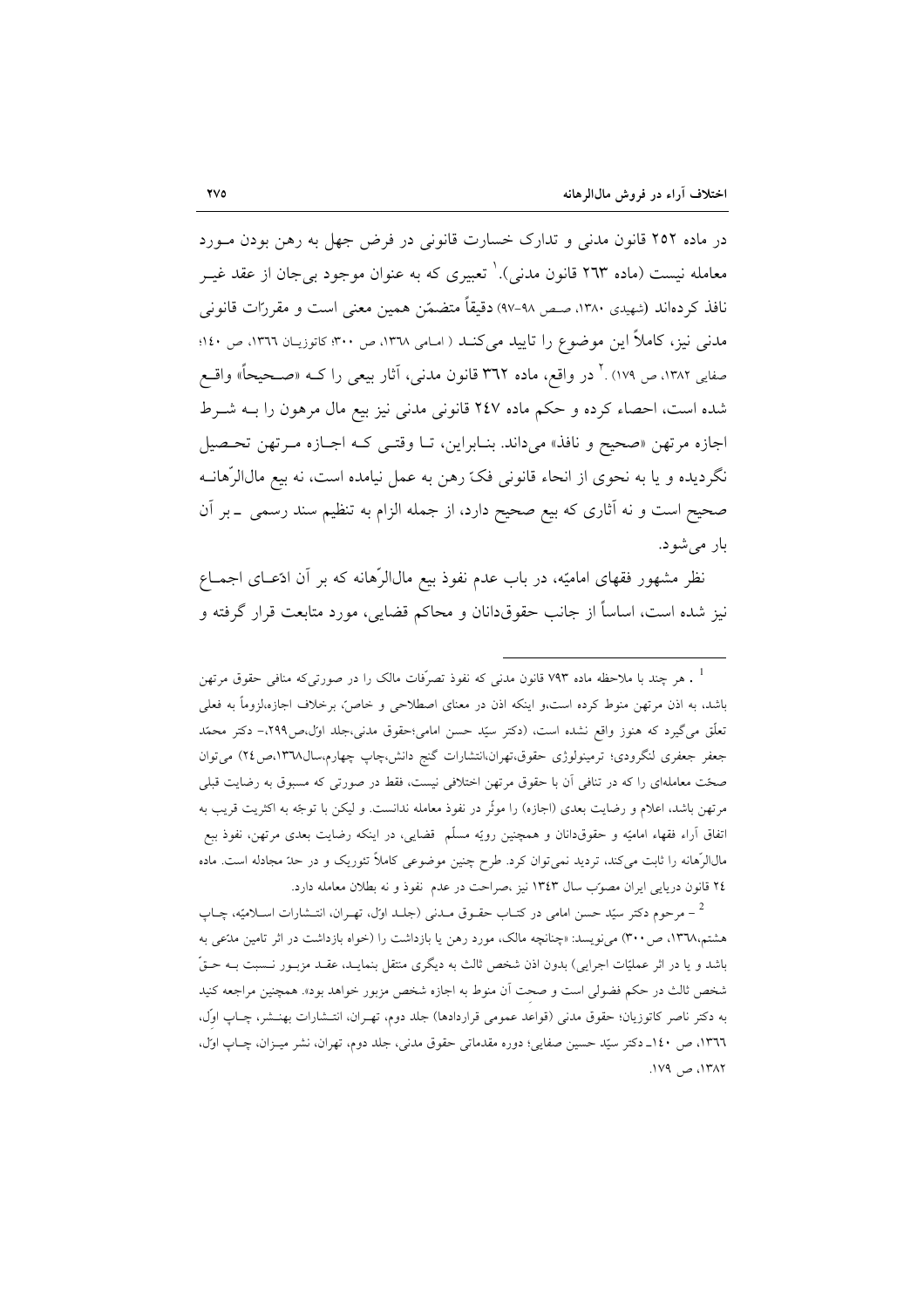با وصف صدور رای وحدت رویّـه قـضایی شـماره ٦٢٠-١٣٧٦/٨/٢٠ هیـات عمـومی دیوانعالی کشور، تردید در این زمینه به وجـه اسـت. معهـذا، پـارهای از حقـوقدانـان معتقدند چنانچه راهن، با حفظ حقوق رهنی مرتهن، مـال|لرَّهانــه را بــه شــخص ثــالثي منتقل کند، چنین معاملهای صحیح است و مالک را به انجام تعهدات ناشی از آن ماخوذ می سازد. در نتیجه، منتقل الیه نیز می تواند الزام راهن را به انجام تعهداتی که به موجب این معامله به عهده گرفته است، از مرجع قضایی بخواهد.

به عبارت دیگر، از آنجا که هدف از انجام معامله رهنی، اعطـاء تــضمین معتبــری از سوی راهن برای اطمینان از وصول مطالبات مرتهن است و تعلّق مال مرهون به بدهکار نيز شرط صحّت عقد رهن نيست، بنابراين، بيع مالالرِّهانه با تـصريح بــه حفــظ حقــوق رهنی طلبکار، منافی حقّ مرتهن نبوده و مرتهن، با رعایت همان مقرراتی که میتوانست به طرفيّت مالک اوليّه از مال|لرّهانه استيفاء طلـب نمايـد، مجـاز در مراجعــه بــه انتقــال گیرنده و نهایتاً استیفاء مطالبات خود از محل مالالرّهانه که موضوع بیع واقع شده است. خواهد بود. بر این اساس، بیع مالاالرّهانه در صورتی که با شــرط حفـظ حقــوق رهنــی مرتهن توام باشد، منصرف از حکم ماده ۷۹۳ قانون مدنی و نافذ است. (امامی ۱۳۷۰، صص ۳۷۰–۳۶۹ ؛ جعفری لنگرودی ۱۳۸۲، ذیل ماده ۷۹۳).  $\dot{ }$ 

<sup>&</sup>lt;sup>1</sup> – آقای دکتر جعفر لنگرودی سابقاً در کتاب حقوق مدنی (رهن و صلح) (تهـران، انتــشارات گــنج دانــش، چاپ دوم، سال ۱۳۷۰، ص ۹۹ ) تصرّفات ناقل عین را غیر نافذ اعلام و آن را منطبق بر مواد قانون مدنی و عمــل مراجع قضایی و ثبتی و همچنین اَراء اکثر فقها اسلامی دانسته بودند، امّا در کتاب محشّای قانون مدنی کـه اخیــراً چاپ و منتشر شده است، با استناد به ملاک مواد ٢٤ و ٥٨ قانون دريايي ايران نوشتهاند انتقال مالJالرّهانــه بــا قيــد حفظ حقوق رهنی مرتهن نافذ است. بند ٥ ماده ٢٤ قانون دریایی ایران، چنین مقــرّر مــیدارد: «٥– مالـک کــشتی ایرانی که کشتی خود را در ایران و یا خارج از کشور به رهن گذاشته است، نمی تواند قبـل از فـکّ رهـن، بــدون اجازه مرتهن یا بدون تامین حقٌّ مرتهن، کشتی خود را به فروش رساند. در صورت تخلف از حکم مزبور، معامله انجام شده نافذ نخواهد بود». به نظر ما، این بند به هیچوجه متضمّن تجویز معامله کشتی در رهن، فقط به صـرف قید حقوق رهنی مرتهن، در ضمن قرارداد فروش نیست؛ زیرا به دلایلی، ممکن است امکان پرداخت مطالبات بــه مرتهن و فکّ رهن از کشتی فراهم نباشد، در این صورت، مالک مـیتوانـد بـا تودیـع وجـهالرّهانـه در صـندوق دادگستری و یا اداره ثبت، نسبت به تامین حقوق مرتهن اقدام و به فروش کشتی مبادرت نماید. بدیهی است، این فرض با موردی که متعاملین بدون واریز مطالبات مرتهن و فقط به صرف درج عبـاراتی کـه دلالـت بـر مراعـات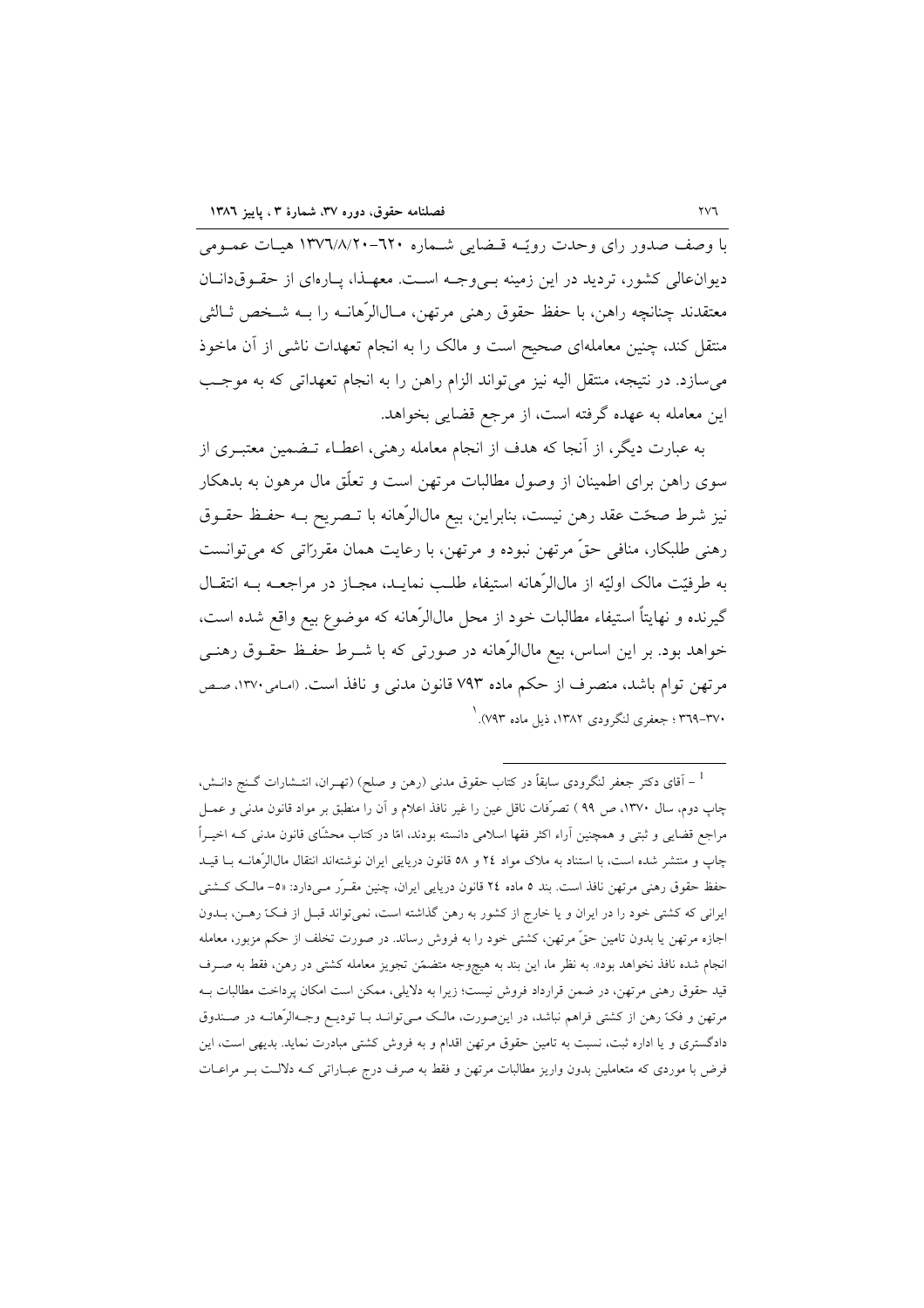این نظریه، در واقع مبنایی است که هیات عمومی دیوانءالی کشور، برای تنفیذ رای شعبه ششم دادگاه عمومی اصفهان به آن تکیه کرده است و حال آنکه چنین موضوعی، يعني شرط حفظ حقوق رهني مرتهن در ضمن مبايعهنامه مورّخ ١٣٧٣/١٢/٢٨ علاوه بر این که فی حدّ ذاته فایدهای ندارد، با ملاحظه اصول حقـوقی نـاظر بـر شـرط و عقـد، اساساً در تنفيذ بيع مال|لرَّهانه به اين دلايل موثَّر نيست:

اولاً \_حقٌّ مرتَّهن در مالالرِّهانه يک حقٌّ عيني DROIT REEL است که متضمّن حقٌّ تعقيب DROIT DE SEUTE و حــقٍّ تقــدّم DROIT DE PREFREENCE بــراي اســتيفاء مطالبات مرتهن از محل مال|لرِّهانه نيز هست. بــه عبــارت ديگــر، چــون قانونــاً مــرتهن می تواند مالاارْهانه را در دست هر شخصی که بیابد مطالبه کند و بـرای اسـتیفاء طلـب خود از قیمت رهن، بر هر طلب کار دیگری رجحان دارد (ماده ۷۸۰ قانون مدنی و ماده ٤٥ قانون دريايي مصوّب سال ١٣٤٣) تعهد بـه تاديـه مطالبـات مـرتهن در ضـمن بيـع مالالرّهانه، یا قید مربوط به حفظ حقوق رهنی مرتهن در ضمن رای دادگاه، چیزی جـز تاکید بر آنچه سابقاً از جانب قانونگذار مـورد شناسـایی قـرار گرفتـه اسـت، نیـست (کاتوزیان ١٣٧٦، صص ٥٨٣-٥٨٢ ).

حقوق مرتهن داشته باشد، نسبت به کشتی معامله کنند متفاوت است. در واقع، فک رهن مندرج در بند ٥ ماده ٢٤ ناظر به حالت عادی مساله و تامین حقوق مرتهن ناظر به حالات اسـتثنایی اسـت و در سـایر مـوارد مـشابه نیـز لازم|لاجرا خواهد بود. در معنای اصطلاحی نیز، «تامین» جز در مواردی که نص<sup>س</sup> قانونی خلاف آن را مقرّر داشـته است، فقط به تودیع وجه نقد حاصل میگردد. برای مثال مراجعه کنید به: دکتر عبـدالله شـمس، تـامین در تـامین خواسته؛ مجله تحقيقات حقوقي دانشكده حقوق دانــشگاه شــهيد بهــشتي، شــماره ١٧– ١٦، صـص ٢١٩–١٩٣ . مقررّات ماده ٥٨ قانون دریایی نیز، منصرف از فروش کشتی در رهن است.

<sup>1</sup> – آقای دکتر ناصر کاتوزیان ملاک در ممنوعیّت و جواز تصرّفات مالک را اضرار مرتهن میدانند و با اَنکـه قيد حفظ حقوق رهني مرتهن را در ضمن بيع مال|لرَّهانه بي ثمر تلقي كرده|ند، مايل به نفوذ بيــع مــال|لرّهانــه|نــد. معهذا، با توجّه به مفاد ماده ٢٦٤ قانون قديم أيين دادرسي مـدني مـصوّب سـال ١٣١٨ و مـاده ٢٤ قـانون ثبـت اصلاحی ۱۳۵۱/۱۰/۱۸ و ماده ۲۲۹ قانون امور حسبی مصوّب سال ۱۳۱۸ و این کـه ممنوعیّـت بیـع مـالالرّهانــه، مشهور بين فقهاي اماميّه است، حكم به عدم نفوذ بيع مال|لرّهانه را اعم از اين كه به طور مطلـق يــا بــا قيــد حــقّ مرتهن باشد ترجیح دادهاند. همچنین مراجعه کنید به: دکتر ناصر کاتوزیان؛ قانون مـدنی در نظـم حقـوق کنــونی، تهران، نشر دادگستر، چاپ اول، سال ۱۳۷۷، ص ٤٩٤ .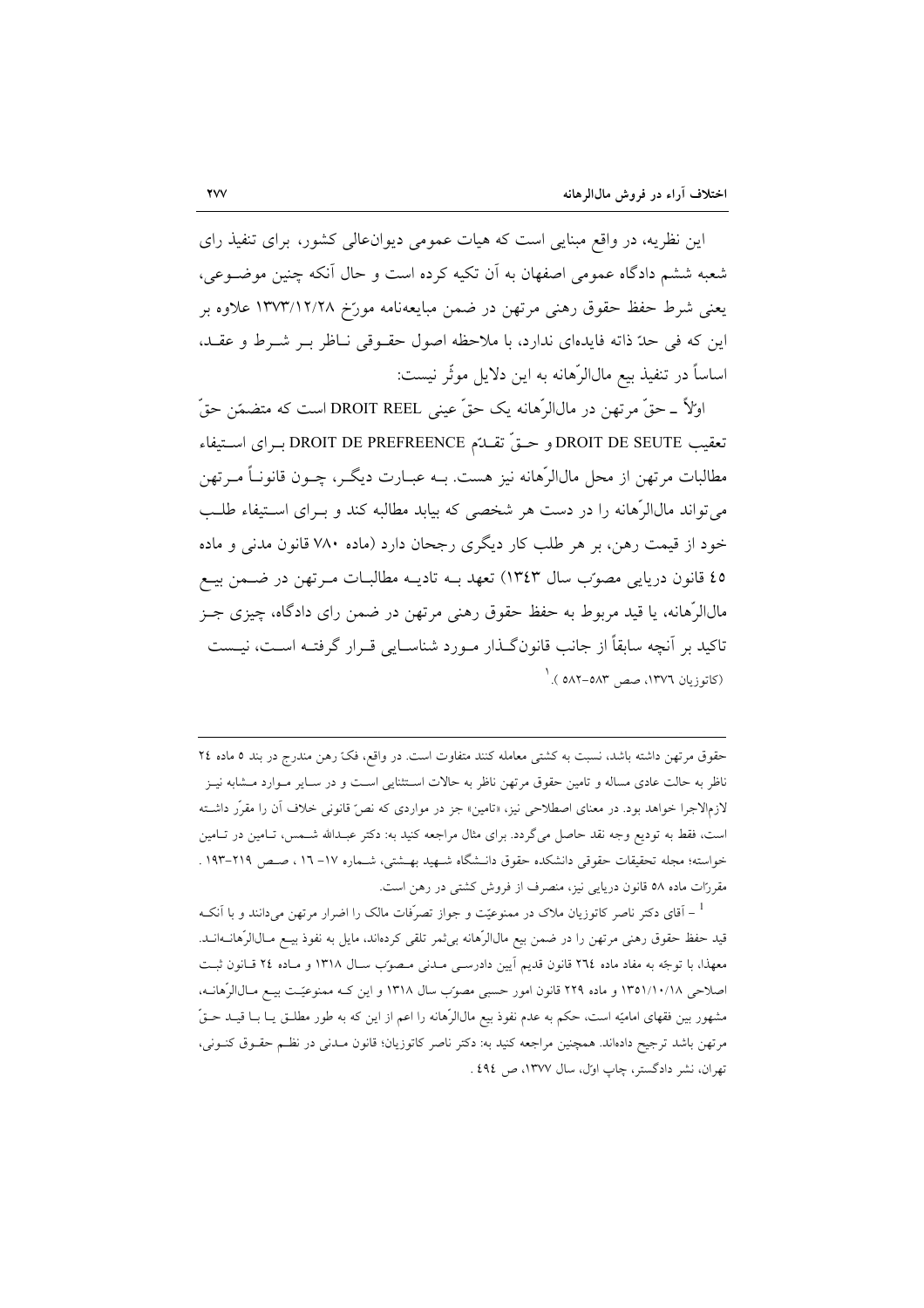به علاوه، عقد رهن از طرف راهن لازم است (ماده ۷۷۸ قانون مدنی) و مالک قبـل از تحصيل اجازه مرتهن و يا فكّ مالالرِّهانه، قانونـاً مجـاز بــه اسـترداد مــال الرهانــه و تسليم أن به خريدار، كه از أثار اختصاصي بيع صحيح است (بنـد ٣ مـاده ٣٦٢ قـانون مدني) نخواهد بود.

این شرط، در فرض تاثیر، حتیّ در روابط بین فروشنده و خریــدار مــال|لرّهانــه نیــز بیفایده است و استدلالی که هیات عمـومی دیـوانءـالی کـشور در رای اصـراری ۲۱-۱۳۷٦/۱۲/۱۲ به این شرط به عنوان یکی از خواستههای خواهان، برای تایید محکومیّت خوانده کرده است، موثّر در مقام نیست؛ چه اَنکه در این پرونده، مساله اصلی تشخیص صحّت بیع مال مرهون و ترتّب آثار بیع صحیح بر این معامله است که در این صـورت، چنانچه بیع مالالرّهانه صحیح باشد، تادیه مطالبات مرتهن و هرگونه حقوقـات دیگـری همچون مالیات دارایی و عوارض شهرداری، به عنوان لـوازم قـانونی و عرفـی معاملـه، جزء تعهّدات مالک است و التزام مالک نیاز به تصریح ندارد تا در فرض عدم تـصریح، مبنای الزام مالک منتفی گردد (ماده ۲۲۰ قانون مدنی) ٰ . امّا چنانچه بیع مال $الرّهانــه غیــر$ 

در این که متعّهد در فرض عدم تصریح نیز مکلّف به انجام تعهداتی است که عرفاً و قانوناً لازمــه انجــام  $^{-1}$ اصل تعهد است، آراء فراوانی از دادگاهها و شعب دیوانءالی کشور صادره شده است و حقوقدانان نیز این رویّـه قضایی را تایید کردهاند. برای مثال، شعبه چهارم دیوانءالی کشور قرار عدم استماع دعوی صادره از دادگاه بدوی را به موجب دادنامه ٧١–٦٧١ به اين صورت نقض كرده است: «با توجّه به مندرجات پرونـده، اعتـراض بــه قـرار تجدید نظر خواسته وارد است، چه با فرض صحّت اسناد استنادی، بازداشت پلاک مورد دعوی از ناحیـه ممیـزی اداره امور اقتصادی و دارایی مانع از رسیدگی نیست. چه التزام به شئ التزام به لوازم شئ است. چون خوانده التزام به تنظیم سند رسمی نموده، بنابراین ملزم به لوازم آن نیز میباشد، لذا رای تجدیدنظر خواسته مخدوش تـشخیص و با نقض آن پرونده جهت رسیدگی به ماهیّت امر به مرجع رسیدگیکننده اعاده میگردد»: یـدالله بـازیگر؛ علـل نقض آراء حقوقی در دیوانءالی کشور، تهران، انتشارات ققنوس، چاپ اول، ۱۳۷٦، صص ٤٧-٤٦ . در معـاملات غیرمنقول، مالک حتّی در فرضی که تعّهدی مبنی بر تنظیم سند رسمی به طرف مقابل نداده باشد، ملزم بــه تنظـیم سند رسمي است: دکتر مهدي شهيدي؛ مجموعه مقالات حقوقي، تهران، انتـشارات حقــوقدان، چــاپ اول، ســال ۱۳۷۵، صص ٦٦–٦٥. در دادنامه شماره ٨٤٩–١٣٧٩/١٠/٣٠ شعبه ٢٤ دادگاه حقوقی ٢ تهران می خـوانيم: «تنظـيم سند رسمی از توابع عرفی معامله است که حتّی عدم ذکر آن در عقد تاثیری نـدارد ... »: گزیـده آراء دادگـاههـای حقوقي؛ تهران، نشر ميزان، چاپ اول، سال ١٣٧٤، ص ١١٧ .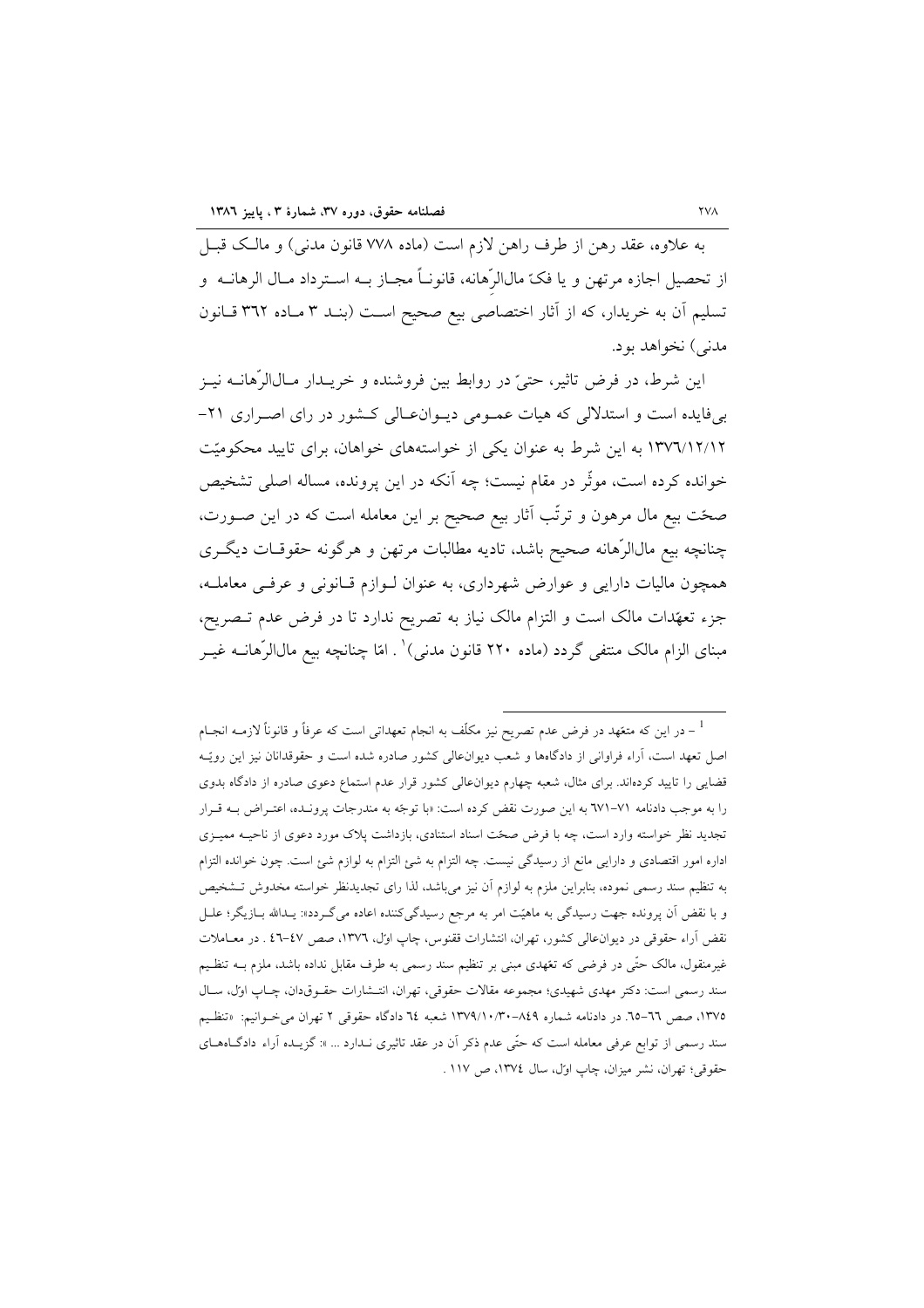نافذ محسوب گردد، به شرحی که در بند بعدی خواهد آمد، تصریح به شرط هم بی|ثــر است.

ثانیاً ۔هر گاه این حکم که بیع مال مرهون، فی حــدّ ذاتــه و بــدون تعهــد بــه تادیــه مطالبات مرتهن، غیرنافذ است، قبول گردد \_حکمی کـه دادگـاه هـای بـدوی و هیـات عمومی دیوانءالی کشور \_به عنوان قدر مطلق اَن را پذیرفتهاند \_در این صورت، شرط مربوط به تادیه مطالبات مرتهن نیز، که در ضمن مبایعهنامه مـورّخ ۱۳۷۳/۱۲/۲۸ جعـل شده است، تبعاً غیر نافذ خواهد بود؛ زیرا بنا به قاعده وابستگی شرط به قرارداد اصلی و این که شرط اگر خود باطل نباشد لزوماً صحّت، عدم نفوذ و بطلان آن وابسته بــه عقــد اصلي است، تا زماني كه بيع مالالرِّهانه صحيح نگرديده و در حالـت عـدم نفـوذ بــاقي است، شرط مندرج در آن نیز، غیر نافذ است و مشروط علیه را ماخوذ نمی سازد. (امامی ١٣٦٨، ص ٢٧٣؛ كاتوزيان ١٣٦٨، صص ١٤١–١٣٦؛ بروجردي عبـده ١٣٨٠، ص ١٢٠؛ صـفايي ١٣٨٢، ص ١٨٥؛ شهیدی۱۳۸۰، ص ۸۰ – ۱۳۸۲ ص۲۳).' بنابراین، تمسّک به چنین شــرطی کــه تــأثیر آن قانونــاً

<sup>-</sup> در مرجع اخیر (دکتر مهدی شهیدی، ص ۸۰) میخوانیم: «هر گاه قرارداد اصلی به علت فقدان رضــا یــا  $^{-1}$ مخدوش بودن آن، غیر نافذ باشد، شرط مندرج در آن نیز چنین وضعی خواهد داشت و با تنفیذ عقد اصلی، شرط مندرج نیز نافذ می گردد» در واقع، تحلیلی که فقها در ارتباط با شرط و عقد به دست دادهانـد، رابطــه بــین فــرع و اصل است. بر این اساس، تحقّق موضوع شرط در خارج، موقوف به صحّت عقد است و التزام ناشی از شــرط نــه به طور مطلق، بلكه بر تقدير حصول اثر عقد است. از اين رو، در فرض عدم نفوذ عقد، نفوذ و التزام به شرط نيـز موضوعاً منتفى است: سيّد محمّد كاظم طباطبايي؛ حاشيه بر مكاسب، تهران، دارالمعـارف اســلاميّه، ســال ١٣٧٨ ، صص ١٢٧- ١٢٦ \_ محمد حسين آل كاشف الغطاء؛ تحرير المجلّه ( دوره دو جلـدي )، تهـران \_ قـم، انتـشارات مكتبه النجاه و مكتبه الفيروز آبادي، سال ١٣٥٩ هـ. ق ، ٣٧: «اذا بطل الشئ بطل ما في ضمنه و هذا ترجع الي: اذا سقط الاصل، سقط الفرع و ينبغي ان يكون المراد بها ان شيّ اذا فسد،فسد ما يبتني عليه، فذا بطل البيع بطل ما فـي ضمنه». در ماده (٥٠) مجله الاحکام عبارت «اذا سقط الاصل سقط الفرع» به عنوان یک قاعده کلّــی پذیرفتــه شــده است. در شرح اين ماده آمده است: «و الذي يفهم من هذه القاعده، ان يسقط التابع بسقوط المتبوع او يسقط الفرع باسقوط الاصل، اما اذا سقط الفرع او سقط التابع فلا يسقط المتبوع»: شيخ على حيدر؛ درر الاحكام، جلد اوّل، ص ٤٨. در بخشي از دادنامه شماره ٧٧٥ مورّخ ١٣٧٢/١٢/١٨ شعبه بيست و دوم دادگاه حقوقي يک تهران مي خوانيم: «به نظر دادگاه اقدام قائم مقام راهنین در تنظیم نوشته ثبت شده تحت شماره ۱٤٠/١٤٩٩٩/٢٨٥ مـورَخ ١٣٦٤/٦/٤ بدون رعایت مفاد سند رسمی ۱۸۳٤۳–۱۳۵۲/۹/۱٤ در حکم عمل فضولی بوده که چون تنفیذ مرتهن را به همـراه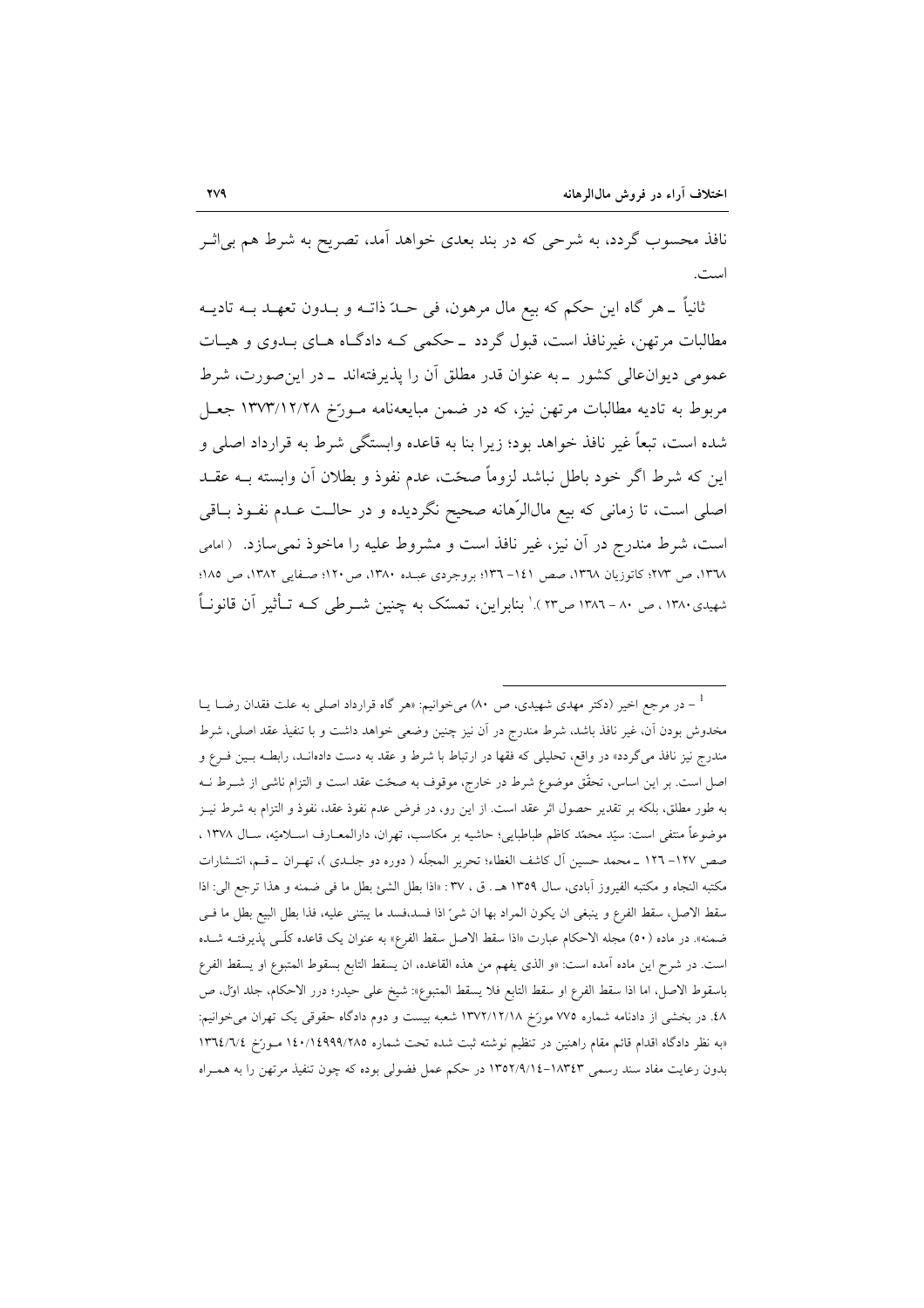فرع بر صحّت مبايعه نامه ١٣٧٣/١٢/٢٨ اسـت، صـورت قـانوني نـدارد و مـستلزم دور منطقی است (انصاری ۱٤١٠ ، جلد سوم ، ص ٤٠) '. به عبارت دیگر ، منوط کردن صـحّت بیــع مالالرَّهانه به حفظ حقوق رهني مرتهن، در حقيقت، متضمّن شــرطي اســت كــه ضــمن همان مبايعهنامه ١٣٧٣/١٢/٢٨ جعل گرديده است و چون چنين شرطي قبـل از صـحّت بیع مال مرهون ذاتاً فاقد اثر است، دارای قدرتی که حقّی را برای خریدار از جهت الزام مالک به تنظیم سند رسمی ثابت کند، نیست و آراء دادگاههای بدوی و هیـأت عمــومی دیوانءالی کشور که در واقع یک شرط غیـر نافـذ را دلیـل بـر نفـوذ عقـد دانـستهانـد، مخدوش است.'

هیأت عمومی دیوانءالی کشور در رای اصرای ۲۱– ۱۳۷٦/۱۲/۱۲ تــصرّفات مالـک را فقط در حدَّى كه منافى با حقٌّ مرتهن باشد، غير نافذ محسوب و با تمسَّك به شــرط حفظ حقوق رهنی مرتهن، مبایعهنامه مورّخ ۱۳۷۳/۱۲/۲۸ را مغایر با مقرّرات ماده ۷۹۳ قانون مدنی ندانسته است. در صورتی که چنین شرطی قانونــاً مــوثّر در تــامین مطالبــات

ندارد، نمی تواند نفوذ حقوقی یافته و منشا اثر و استقرار حقٌّ بر آن شد … »:گزیده آراء دادگـاههـای حقــوقی؛ ص  $4<sub>x</sub>$ 

<sup>1</sup> − عبارت شيخ مرتضى انصارى چنين است: «صحّه الشرط فرع على صحّه البيع، فلو كان حكم بصحّه البيع، موقوفاً على صحّه الشرط لزمالدور».

یکی از قضات شرکتکننده در رای اصراری ۲۱–۱۳۷۲/۱۲/۱۲ (مذاکرات و آراء هیات عمومی دیوانءالی – کشور (سال ۱۳۷٦) صص ٥٩٤–٥٩٣) در دفاع از دادنامه شعبه ششم دادگاه عمومی شهرستان اصفهان، با اعطاء نام قرارداد به مبایعه نامه ۱۳۷۳/۱۲/۲۸ و این که مجموع واگذاری مال|لرّهانه توام با تعهد مالک بـه تادیـه مطالبـات مرتهن، در واقع موضوع واحدی برای قراردادی تعیین شده است کـه بـا ملاحظـه اصـل حاکمیّـت اراده مـشترک طرفین و به استناد ماده ۱۰ قانون مدنی می تواند لازمالوفاء باشد، به اکثریّـت پیوسـته اسـت و حـال آنکـه چنـین موضوعی قابل پذیرش نیست؛ زیرا قطع نظر از این که اصحاب دعوی مشخّصاً قصد خصوص بیع را داشـتهانــد و دادگاهها نیز به تبع خواهان، در مقام احراز وقوع بیع شرعی و قانونی برآمدهاند، اساسـاً تملیــک عــین بــه عــوض معلوم (خانه مسکونی در مقابل ۲۱۰ میلیون ریال) توام با هر شرط دیگری که باشد، جز در قالب عقد بیع ممکــن نیست. (ماده ۲۳۸ قانون مدنی) و استناد به ماده ۱۰ قانون مدنی که ناظر به قراردادهـای خـارج از ماهیّـات عقـود معین است، ماهیّت بیع را تغییر نمیدهد. برای تفصیل بیشتر در این زمینه مراجعه کنید به: دکتـر مهـدی شـهیدی؛ تشکیل قراردادها و تعهدات، تهران، انتشارات حقوق دان، چاپ اول، سال ۱۳۷۷، صص ۱۹۹–۱۹۰.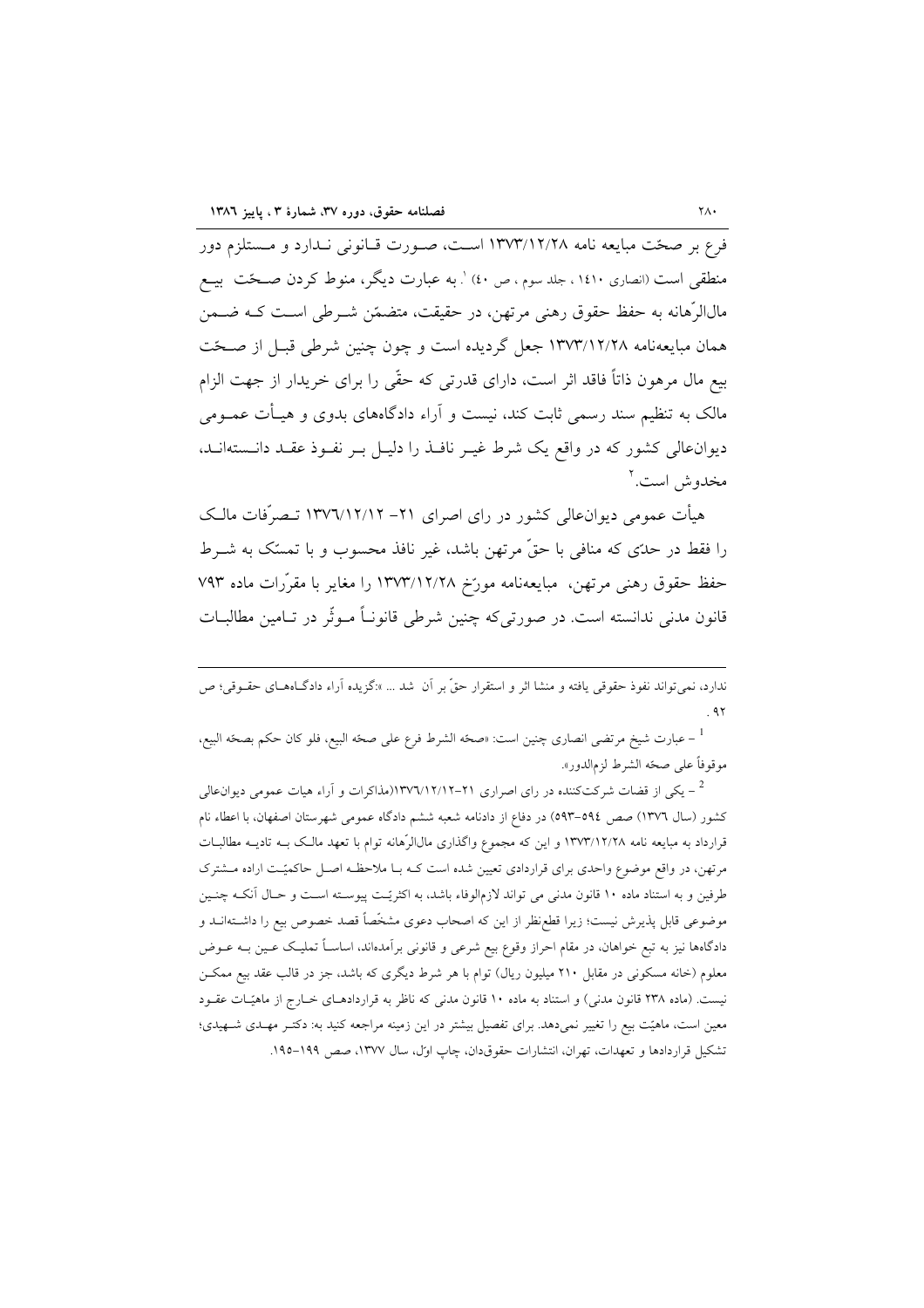مرتهن باشد، که البتّه نیست، این استدلال ناقص است و مالک را در انجام معامله نسبت به مالالرَّهانه مجاز نمي سازد؛ زيرا مطابق ماده ٧٩٤ قانون مدني، تصرَّفات مالـك،عــلاوه بر این که نباید منافی با حقٌّ مرتهن باشد، اثبات شرط نافع بودن معامله، برای حکـم بــه نفوذ آن نیز الزامی است و حال آن که بیع مال مرهون مسلّماً نفعی برای مــرتهن نــدارد. هر استدلالي غير از اين، حكم ماده ٧٩٤ قانون مدنى را بدون موضوع مىسازد و جمع بين مواد ٧٩٣ و ٧٩٤ قانون مدنى مستلزم چنين تفسيري است (الجمع مهما امكن اولى من الطرح) ( بروجردي عبده، ص ٣١٥؛ مصطفى عدل ١٣٧٣، ص ٣٩٨؛ حائري شاهباغ ١٣٧٦ ، صص ٦٩٦-٦٩٥) `.در واقع، ماده ٧٩٣ قانون مدنى در بيان حكم حـالتي اسـت كــه تــصرّفات مالـك شرایط مندرج در ماده ۷۹٤ قانون مدنی را نـدارد، امّـا مـی توانـد بـه اذن مـر تهن مجـاز شناخته شود، ولی در صورتی که تصرّفات مالک دارای شرایط موضوع ماده ٧٩٤ باشـد. اساساً نیازی به اذن مرتهن نیست و در فرض ممانعت مرتهن، صدور اجـازه بــه دادگــاه محوّل خواهد شد.

رای اصراری ۲۱-۱۳۷٦/۱۲/۱۲ با رای وحدت رویّه قضایی شماره ۲۲۰ مورّخ ۱۳۷٦/۸/۲۰ هیات عمومی دیــوان۱عـالی کــشور نیــز کــه قانونــأ بــرای محــاکم قــضایی، لازمالاتّباع است، منافات دارد. رای وحدت رویّه قضایی که نـاظر بـه فـروش سـرقفلی مغازه مرهونه است به اين شرح است: «مطابق مواد قانون مدني، گر چــه رهـن موجـب خروج عين مرهونه از مالكيّت راهن نمي شود، ولكن براي مرتهن نسبت به مال الرهانــه حقَّ عيني و حقَّ تقَّدم ايجاد ميكند كه مي تواند از محل فروش مال مرهونه، طلب خود را استیفا کند و معاملات مالک نسبت به مال مرهونه در صورتی که منافی حـقٌّ مـرتهن باشد، نافذ نخواهد بود، اعم از این که معامله راهن بالفعل منافی حقوق مرتهن باشد یــا

<sup>&</sup>lt;sup>1</sup> – برای دیدن نظر مخالف مراجعه کنید به دکتر سیّد حسن امامی؛ حقوق مدنی، جلد دوم، ص ۳۶۹ . دکتــر ناصر كاتوزيان؛ حقوق مدنى (عقود اذنى، وثيقه هاى دين)، ص ٥٨١ . آقاى دكتر ناصر كاتوزيان، ماده ٧٩٤ قـانون مدنی را منحصراً ناظر به تصرفات مادی دانسته و تصرّفات حقوقی مالک را فقط به شرطی که منافی حقوق مرتهن نبوده، هر چند نفعی هم برای رهن نداشته باشد، نافذ میدانند. اما این تفسیر با اطلاق ماده ۷۹٤ قانون مـدنی، کـه هر دو نوع تصرّف مادي و حقوقي را شامل مي شود مخالف است.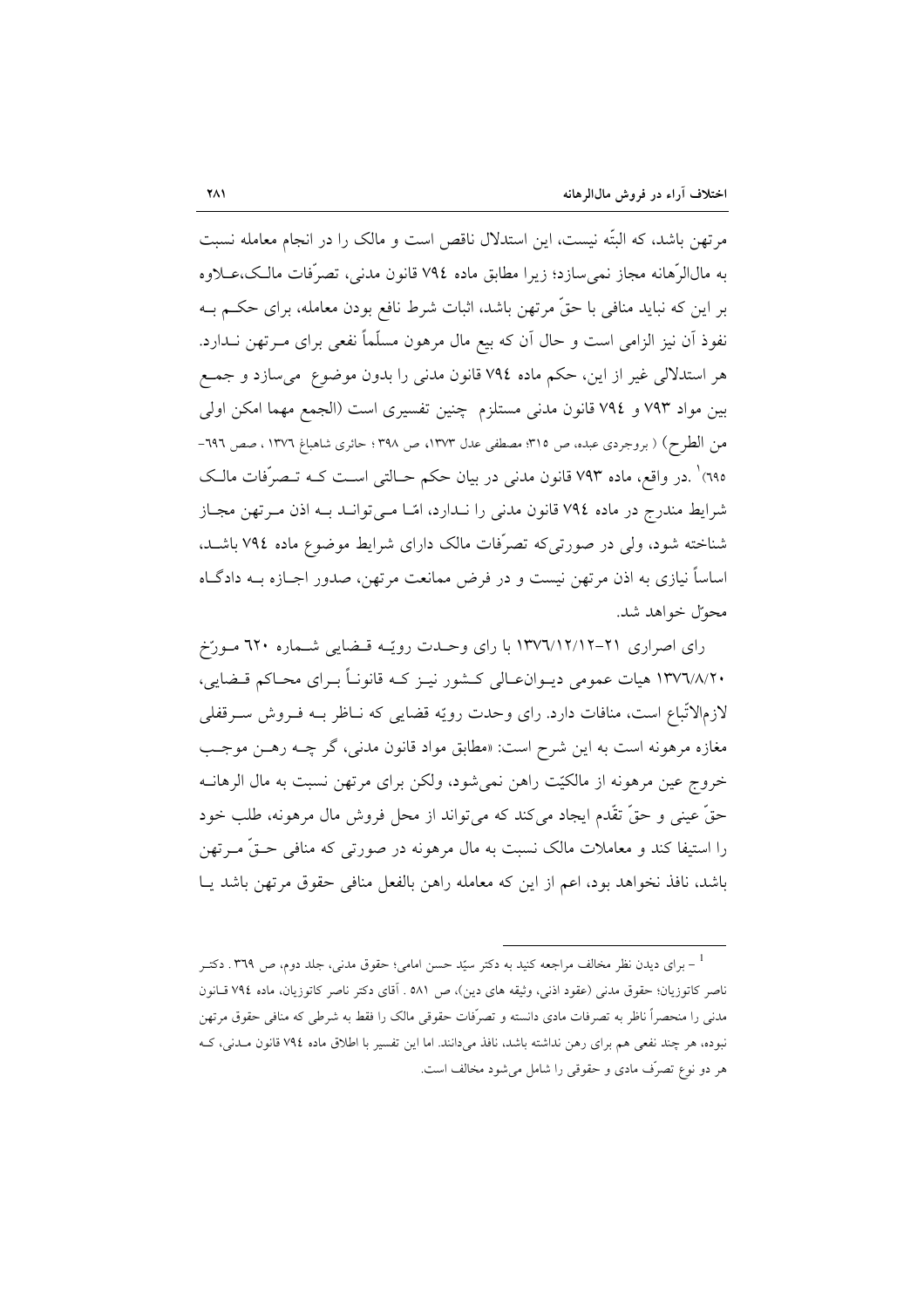بالقوَّه، بنا به مراتب مذكور در جايبي كه بعد از تحقق رهن، مـرتهن مـال مرهونــه را بــه تصّرف راهن داده، اقدام راهن در زمینــه فــروش و انتقــال ســرقفلی مغــازه مرهونــه بــه شخص ثالث، بدون اذن مرتهن، از جمله تصرِّفاتي است كه با حقٍّ مرتهن منافات داشته و نافذ نیست و در نتیجه رای شعبه چهارم دیوانءالی کشور کـه بـا ایـن نظـر موافقـت دارد، به اکثریّت آرا صحیح و قانونی تشخیص داده می شود» (مذاکرات و آراء دیوان عالی کشور . ١٣٧٦ ، صص ٤٥٠-٤٤٩)' .

چنانکه ملاحظه میشود در این رای، با وصف تاکیدی که بر حقّ عینــی (تعقیـب و تقدَّم) مرتهن به عمل آمده، در عین حال، فروش مـال مرهونــه منــافی بــا حــقَّ مــرتهن محسوب گردیده است. منتها، به رغم قضات موافق بـا رای اصـراری ۲۱-۱۳۷٦/۱۲/۱۲ که در جریان رای وحدت رویّه ٦٢٠-١٣٧٦/٨/٢٠- هم بودهاند، التزام به رعایت حقـوق قانونی مرتهن در ضمن مبایعــهنامــه ۱۳۷۳/۱۲/۲۸، مــانع مربــوط بــه حقــوق مــرتهن را برطرف ساخته است. امّا و همچنان که سابقاً بیان شد، تعهد به تادیــه مطالبــات مــرتهن، چیزی جز تاکید بر یک حقٌّ موجود نیست و انتساب این موضوع بـه اراده انــشاءکننــده مبايعهنامه ١٣٨٣/١٢/٢٨ تاثيري در شناسايي حقوق مرتهن ندارد و در عين حال، صحّت معامله را ثابت "نبی کند. نظر به این که مطابق رای و حـدت رویّـه قـضایی دیـوان١عـالی ۔<br>کشور، فروش مال مرهونه، جز یا اذن مرتھن و به طور مطلق غیر نافیذ اعبلام گردیبده است و استثناء دیگری برای تنفیذ بیع مال مرهون قابل ملاحظه نبوده و فکّ مالاارْهانــه نیز از موضوع رای وحدت رویّه خروج موضـوعی دارد، بنـابراین، بیـع مـالالرّهانــه در

<sup>&</sup>lt;sup>1</sup> – هیات عمومی دیوانءالی کشور، سابقاً و به موجب رای اصراری ۱–۱۳۷٤/۱/۲۹ با احـراز فـکّ رهــن از مورد معامله (شش دانگ زمین مزروعی) دادنامه شماره ۷۷–۱۳۷۳/۲۰/۳۰ دادگاه حقوقی یک اصفهان مبنی بر الزام خوانده به تنظیم سند رسمی را تایید کرده است. در بخشی از این رای میخوانیم: «چون آقای تجدیدنظر خوانـده ... ملک مورد معامله را به موجب صورت جلسه مورّخ ۱۳۵۰/۷۲۰ تحویل گرفته و انتقـال سـند بـه فـکّ رهـن موکول شده و چون به دلالت نامه شماره ۹٤۳ مورخ ۱۳٦٥/۹/۱۲ اداره ثبت قمشه، از محل موصوف فکّ رهن به عمل آمده ... به نظر اکثریت اعضاء هیات عمومی دیوانءالی کشور، اعتراضات تجدید نظـر خـواه مـردود و رای تجدیدنظر خواسته ابرام میگردد»: مذاکرات و آراء هیات عمومی دیوانءالی کشور (سال ۱۳۷٤)؛ جلد اول، تهران، انتشارات روزنامه رسمي، چاپ دوم، سال ١٣٧٩، ص ٢٨.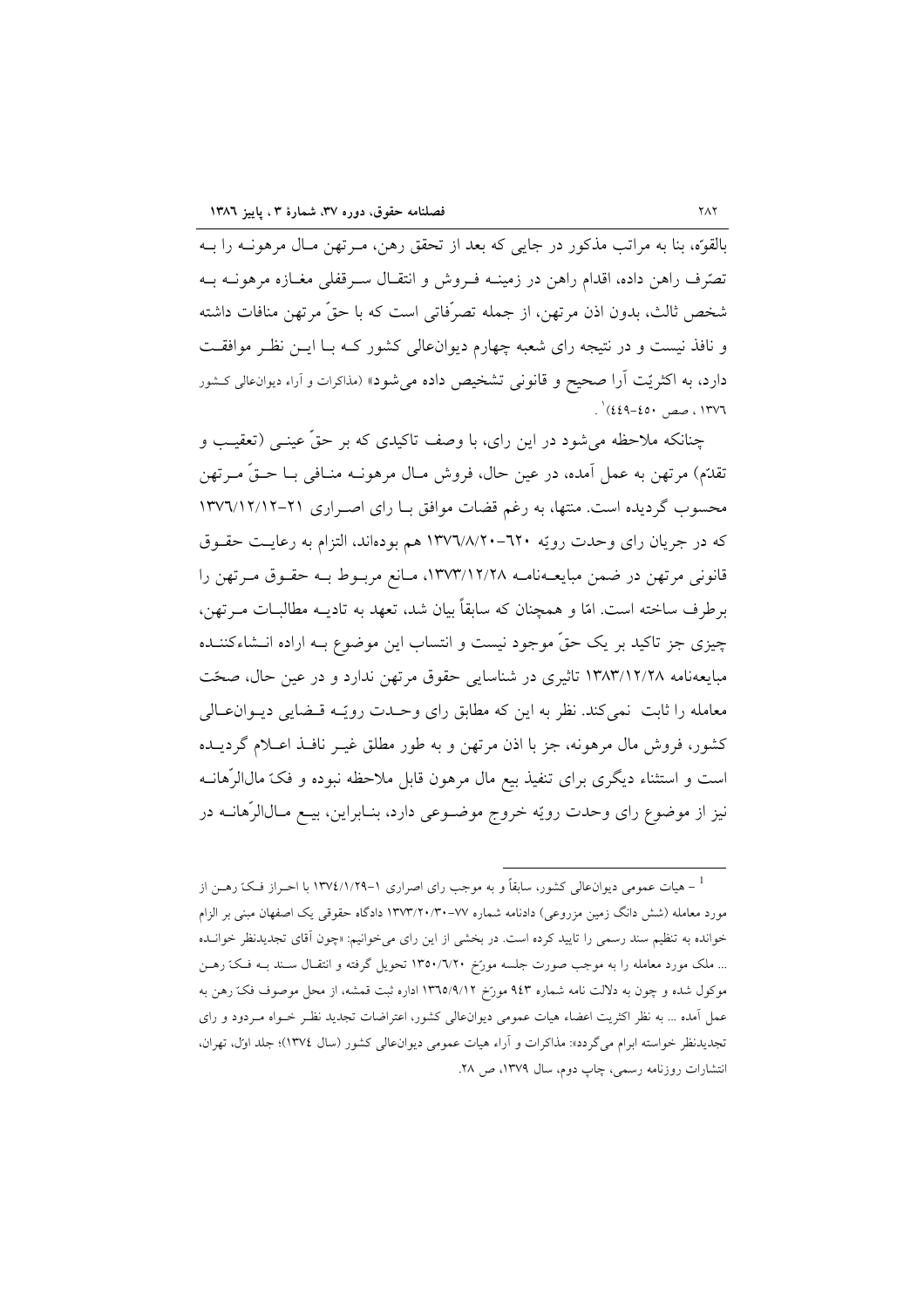صورتی که مسبوق به اذن مرتهن نباشد، به هر تعهد دیگری هم که ضمیمه شـده باشـد. همچنان غیر نافذ است و الزامآور نیست. در واقع، اگر نتـوانیم ایــن موضــوع را کــه بــر اساس راي وحدت رويّه قضايي ديوان عالي كشور «فروش مالالرهانه» ذاتاً منـافي حـقّ مرتهن است، انکار کنیم، تاکید بر حفظ حقوق رهنی مـرتهن و در عـین حـال «فـروش مالالرِّهانه» تغییری در وضعیّت ایجاد نمی کند و از اَنجا که در هر حال «فـروش» واقــع شده است، نتیجتاً به آنچه هیات عمومی دیوانءالی کشور در رای وحدت رویّه قــضایی اعلام کرده است، یعنی ممنوعیّت فروش مال مرهون عمـل نـشده و چـون جمـع بـین ممنوع و مجاز ممکن نیست، حکم به صحت بیع مالاالرِّهانه، مستلزم تجـویز معاملــهای است که هیات عمومی دیوان عالی کـشور در رای وحـدت رویّـه قـضایی آن را ممنـوع اعلام کرده است. به عبارت دیگر، طبق رای وحدت رویّه هیـات عمـومی دیـوان١عـالی كشور، حفظ حقوق رهني مرتهن، منحصراً متوقَّف بر عدم صحَّت بيع مالالرِّهانه اسـت و مالاً حکم به صحت بیع مالالرّهانه مبتنی بر هر جهتی که باشد، با مدلول مطابقی رای وحدت رويّه قضايي منافات پيدا مي كند.

مطابق ماده ٣٤ مكرَّر قانون ثبت اسـناد و امـلاک اصـلاحی ١٣٥١/١٠/١٨، بـدهکار وقتی می تواند مالالرّهانه را با دیگری معامله نماید که بدواً با تودیع کلیّـه بــدهی خــود اعم از اصل و متفرِّعات در نزد دفترِخانه تنظیمکننده سند رهنی، مالاالرِّهانه را آزاد کرده باشد. از آنجا که مقررات ماده ۳٤ مکرّر قانون ثبت، واجد خصیصه امری و مربــوط بــه نظم عمومي (Iois de police) است (شهري، ١٣٨١، ص ٢٢٢؛ حميّتي واقـف ١٣٨٢ ، صـص ١٦-١٥) انجام معامله نسبت به مال|لرِّهانه، جز يس از فـکّ رهــن ممکــن نبــوده و مطمئنــاً نافــذ نیست. بنابراین، چون الزام به تنظیم سند رسمی فرع بر وقوع معاملـه و صـحتّ معاملـه نيز متوقِّف بر آزادسازي مال|لرِّهانه اسـت، نتيجتـاً تــا قبــل از فــكّ مــال|لرِّهانــه، قانونــاً معاملهای به نحو صحت قابلیّت تحقّق نداشته تا در مرحله بعدی، انجام تعهدات ناشــی از چنین معاملهای و از جمله تنظیم رسمی موضوعیّت پیدا کند (کاتوزیان، ۱۳۷۲، ص ۵۸٤) .

خریدار مالاارْهانه نیز در صورتی که بخواهد نسبت بـه مـالاارْهانــه تـامین مناسـبی برقرار نماید، باید تمامی وجهالرِّهانه، توام با حقوق دولتی را در صندوق ثبت و یــا هــر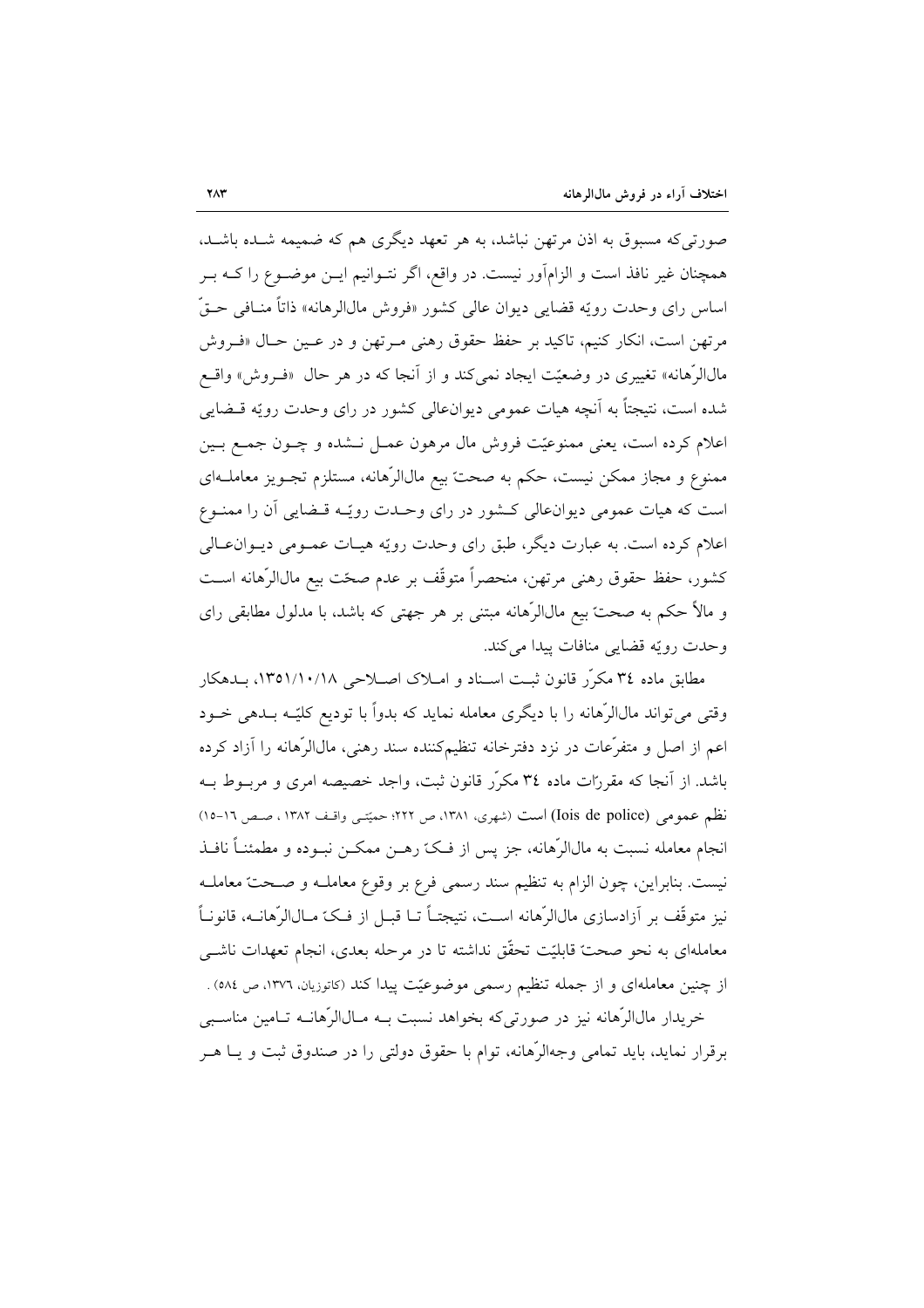مرجع دیگری که اداره ثبت تعیین می نماید، تودیع و بعد از آن، در مقام استیفاء حقــوق خود برآيد (ماده ٣٤ قانون مكرَّر ثبت اسناد و املاك). در قــانون ثبـت اسـناد و امــلاک، طریق دیگری برای استیفاء حقوق ناشی از اموالی که در رهــن قــرار گرفتــه، پــیش;بینــی نشده است و مفاد ماده ۱۱۸ آیین نامه اجرای مفاد اسناد رسمی لازمالاجرا مصوّب سـال ۱۳۵۵ خارج از حدود اختیارات قوه مجریه در تنظیم مقرّرات اجرایی است و بــه حکــم اصل یکصد و هفتادم قانون اساسی، دادگاهها مکلّفند از اسـتناد بــه آن، در پرونــدههــای قضايي اجتناب نمايند.

به موجب ماده ٦٥ قانون اجراي احكام مدنى مصوّب سـال ١٣٥٦ هرگونــه نقـل و انتقال اعم از قطعی و شرطی و رهنی نسبت به مال توقیف شده باطل و بـلااثـر اسـت. نظر به این که عقد رهن ماهیّتاً چیزی جز توقیـف مـال|لرّهانــه بــرای اســتیفاء مطالبــات مرتهن از محل مالالرّهانه نیست و تامین قضایی نیز ذاتاً خصوصیّتی ندارد تـا از جهـت ممنوعیّت نقل و انتقال مال توقیف شده، این تاسیس حقـوقی را از عقــد رهــن متمــایز سازد و انتساب تامین قضایی به رای مرجع قضایی، تفاوتی را در ماهیّت این دو تاسیس حقوقی ایجاد نمیکند، بنابراین، در موثّر نبودن بیع مالالرّهانه که حداقل نمیتواند منــشا الزام به تنظیم سند رسمی گردد، تردید نباید کرد (کاتوزیان ، همان )' .

<sup>&</sup>lt;sup>1</sup> – در دادنامه شماره ۲۳٦–۲۳۵ مورخ ۱۳۷۰/۵/۱٦ شعبه نوزدهم دادگاه حقوقی دو تهران میخــوانیم: «ثانیــاً در خصوص دعوی آقای نبی با وکالت آقای حسین علیه آقای صارم دائر بر الزام به تنظیم سند رسمی یک بـاب خانه موصوف در فوق، قطع نظر از این که حسب اعلام اداره ثبت اسناد و املاک، خانه موضــوع قــرارداد قــبلاً در رهن بانک صادرات قرار گرفته که به موجب دستور شعبه ٢٤ دادگاه حقوقی یک تهران، مکـرّراً توقیـف گردیــده است و هیچگونه دلیل یا مدرکی که به فکّ رهن و رفع بازداشت از خانه مورد معامله دلالت نمایـد ابـراز و ارائـه نگردیده است و به این لحاظ مطابق ماده ۷۹۳ قانون مدنی و ماده ٥٦ قانون اجرای احکام مدنی، تا زمانی که عقد رهن فسخ نگردیده و از ملک مورد معامله رفع بازداشت به عمل نیامده است، تنظیم سند انتقال حسب مندرجات قرارداد مستند دعوی میسور نیست … » گزیــده آراء دادگــاه هــای حقــوقی ۲ (مجموعــه دوم) تهــران، انتــشارات حقوق دان، چاپ اول، سال ۱۳۷۵، ص ۱۵۹.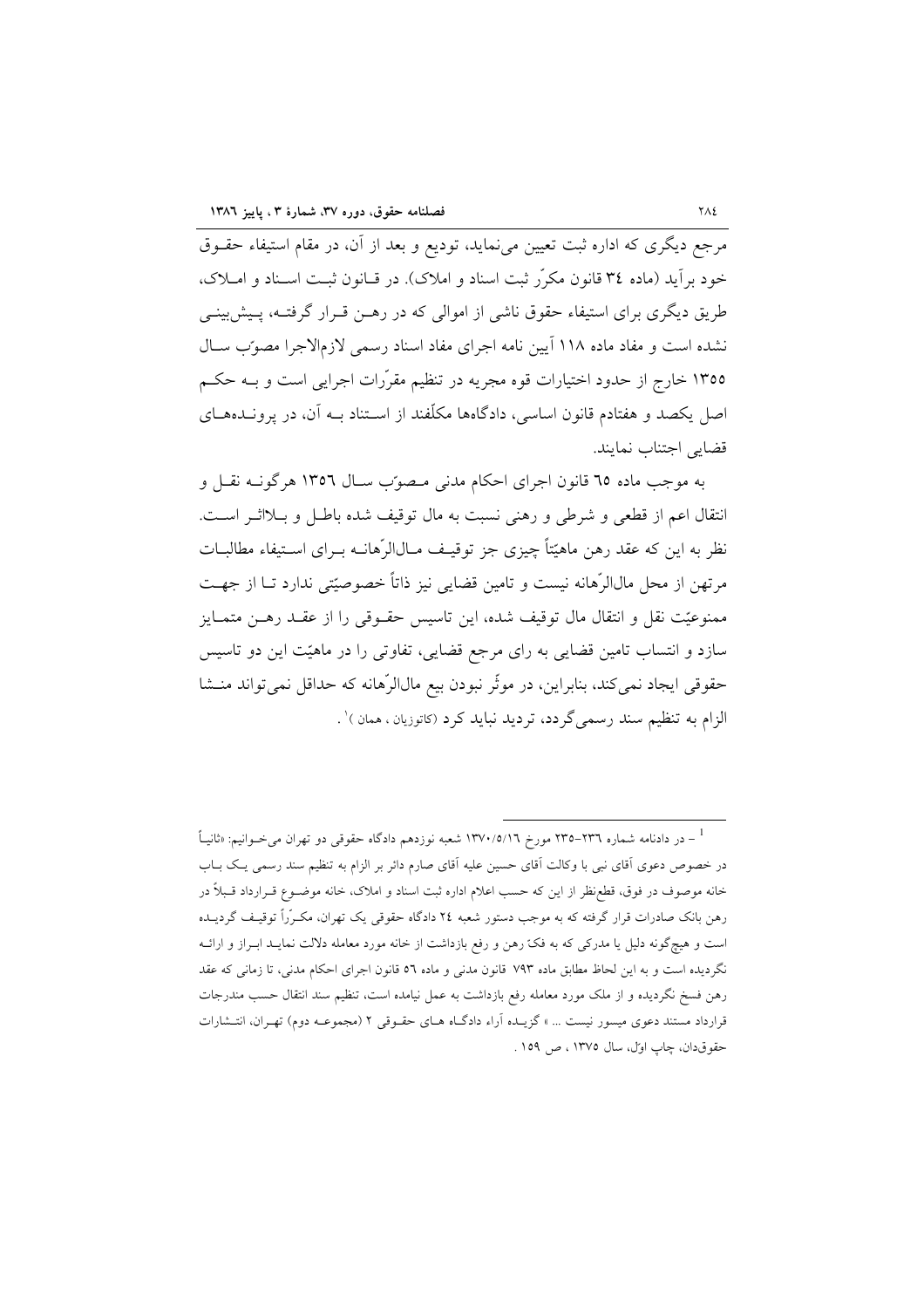گفتار سوم ـ آراء مخالف با رای اصراری ۲۱–۱۳۷۶/۱۲/۱۲

در آرایبی که برای نمونه نقل میشود تعدادی از شعب دیوانءالی کشور، دعوی الزام به تنظیم سند رسمی ناشی از بیع مال|لرّهانه را با ملاحظه ماده ۷۹۳ قانون مدنی و سـایر موازین قانونی، همچون ماده ۳٤ مکرّر قانون ثبت اسناد و املاک اصـلاحی ١٣٥١، غیــر قابل استماع دانستهاند. این آراء، به دلایلـی کـه در گفتـار دوم توضـیح داده شـد، قابـل دفاعاند و از این حیث اشکالی بر آنها وارد نیست.

دادنامه شماره ٤٢ مورَّخ ١٣٦٦/ ١٣٦٦ هيات عمـومي ديـوان عـالي كـشور: در ايـن دادنامه که از سوی هیات عمومی شعب حقوقی دیوان عالی کشور و بیش از یک دهــه قبل از رای اصراری موضوع مقاله حاضر صادر گردیده چنین آمده است: «نظر به اینکـه پلاک موضوع دعوی، هنگام صدور دادنامه فرجام خواسته، در رهن بانک مسکن بوده و مادام که موافقت بانک مرتهن نسبت به معامله پلاک مـذکور کـسب نگردیـده، یـا فـکّ رهن به عمل نیامده، الزام فرجام خواه به انتقال رسمی آن مخالف ماده ۷۹۳ قانون مدنی می باشد...» (آراء اصراری دیوان عالی کشور، سال ١٣٦٦).

دادنامه شماره ۱۳۷–۲۱ مورّخ ۱۳٦٦/۳/۷ شعبه بیست و یکم دیوانءالی کـشور: بــه موجب این دادنامه شعبه بیست و یکم دیوانءالی کشور نظریه دادگاه حقوقی ۱ کرج را كه طيِّ أن بيع مال[ارْهانه، با تاكيد بر حفظ حقوق رهني مرتهن معتبر اعلام شده، به اين شرح نقض کرده است:

«به موجب ماده ۷۹۳ قانون مدنی، راهن نمی تواند تصرّفی در رهـن کنـد کـه منـافی حقَّ مرتهن باشد، مگر به اذن مرتهن، و فروش عین مرهونه قبل از فکّ رهن، بدون اذن مرتهن و تحويل آن به متعهدله يا خريدار، از مصاديق تـصرّف در رهــن و منــافي حــقّ مرتهن و خلاف ماده ۷۹۳ مرقوم و موجب عدم نفوذ بيع است. مـاده ۳٤ مكـرَّر قــانون ثبت اسناد و املاک و دیگر مواد قانون مزبور، فروش مال مرهون را قبل از تادیه تمــامی دين و فکّ رهن يا اعراض مرتهن از رهن، تجويز ننموده و تجويز چنين امري در مـاده ۱۱۸ آئین نامه اجرای مفاد اسناد رسمی به لحاظ مخالفت با قانون با توجّه به اصل ۱۷۰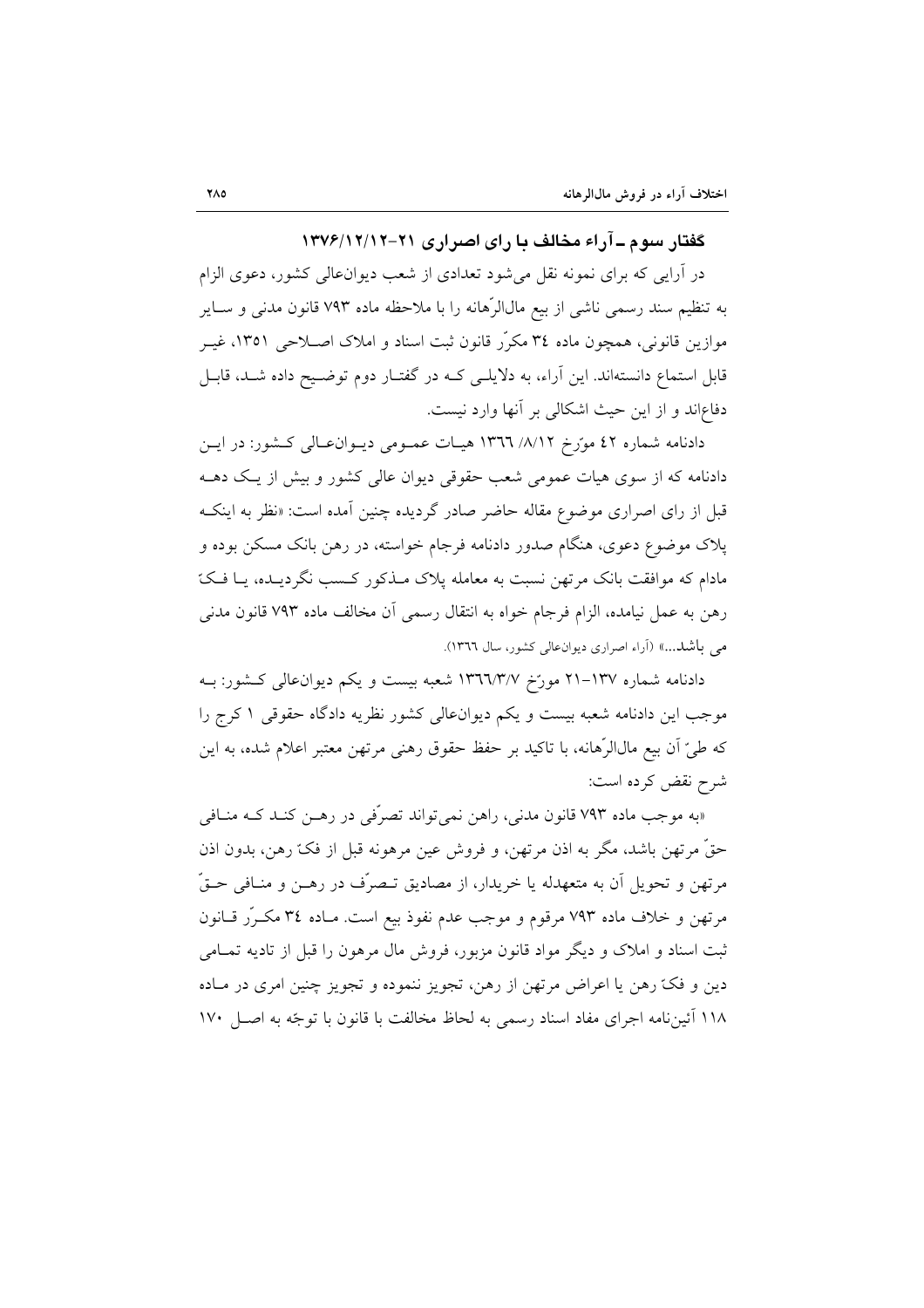قانون اساسی، لازمالاجرا نمیباشد و فتاوی معتبر فقهی هم مـشعر بـر غیـر نافـذ بــودن فروش مال مرهون بدون اذن مرتهن است» (بازگیر ۱۳۷۹، صص ۱٤۱- ۱۳۸).

دادنامه شماره ٥٦٩–٣ مورّخ ١٣٧١/٩/٢٣ شعبه سوم ديوانءالي كـشور: مطـابق ايـن دادنامه، شعبه سوم دیوانءالی کشور نظریه شعبه پنجم دادگاه حقوقی یک اصفهان را که به محکومیّت خوانده به فکّ رهن از مورد معامله و تنظیم سند رسمی بـه نـام خواهــان اظهارنظر کرده از جمله به این دلیل تأیید نکرده است: «مضافاً از آنجا که پلاک موضوع سند عادی مورّخ ۱۳٦۸/٥/٦ در رهن شرکت ملّی پخش فـرآوردههـای نفتـی منطقـهای اصفهان قرار دارد، و وفق مقرَّرات قانون مدني، مرتهن در عين مرهونه، حقَّ عيني و حقَّ تقدَّم دارد و می تواند از محل فروش مرهونه، طلب خود را استیفاء کنـد، بنـابراین و بـا لحاظ ماده ۷۹۳ قانون مدنی، دعوی الزام به تنظیم سند رسمی انتقال، مادام که فکّ رهن نشود و یا مرتهن اذن ندهد، مسموع نیست و بنا به مراتب نظریه دادگاه تایید نمی شود» (بازگير، همان).

دادنامه شماره ۱۳-۱۳ مورّخ ۱۳۷۲/۳/۹ شعبه سیزدهم دیوان،الی کشور: در ایــن دادنامه، شعبه سیزدهم دیوانءالی کشور نظریه شعبه سبی و نهـم دادگـاه حقـوقی یـک تهران را که عقیده بر صحّت بیع مال|لرّهانه با حفظ حقوق رهنی مرتهن داشــته بــه ایــن شرح نقض کرده است:

«نظر به این که حسب پاسخ استعلام ثبتی، شش دانگ آپارتمان مورد مالکیّت آقــای خوانده در رهن بانک میباشد و آقای خوانده الزام به تنظیم سند رسمی، بدهی خـود را از بابت وجهالرِّهانه به مبلغ چهار میلیون ریال قبول دارد که این مبلغ را به بانـک بابـت قسمتی از ثمن معامله بدهکار است، از طرفی نظر به این کـه حـسب مـاده ۷۹۳ قـانون مدنی، راهن (فروشنده قبلی) نمیتواند در رهن تصرّفی کند که منافی حقّ مرتهن باشد، بنابراين صدور نظريه با قيد حفظ حقوق مرتهن كافي نيست ...» (بازگير ١٣٧٧، صص ٤٣٨- $(570)$ 

دادنامه شماره ۶۸۲-۱۲ سال ۱۳۷۲ شعبه دوازدهم دیوان عالی کشور: به موجب ایس دادنامه، شعبه دوازدهم دیوان عالی کشور رای دادگاه بدوی مبنــی بــر الــزام خوانــده بــه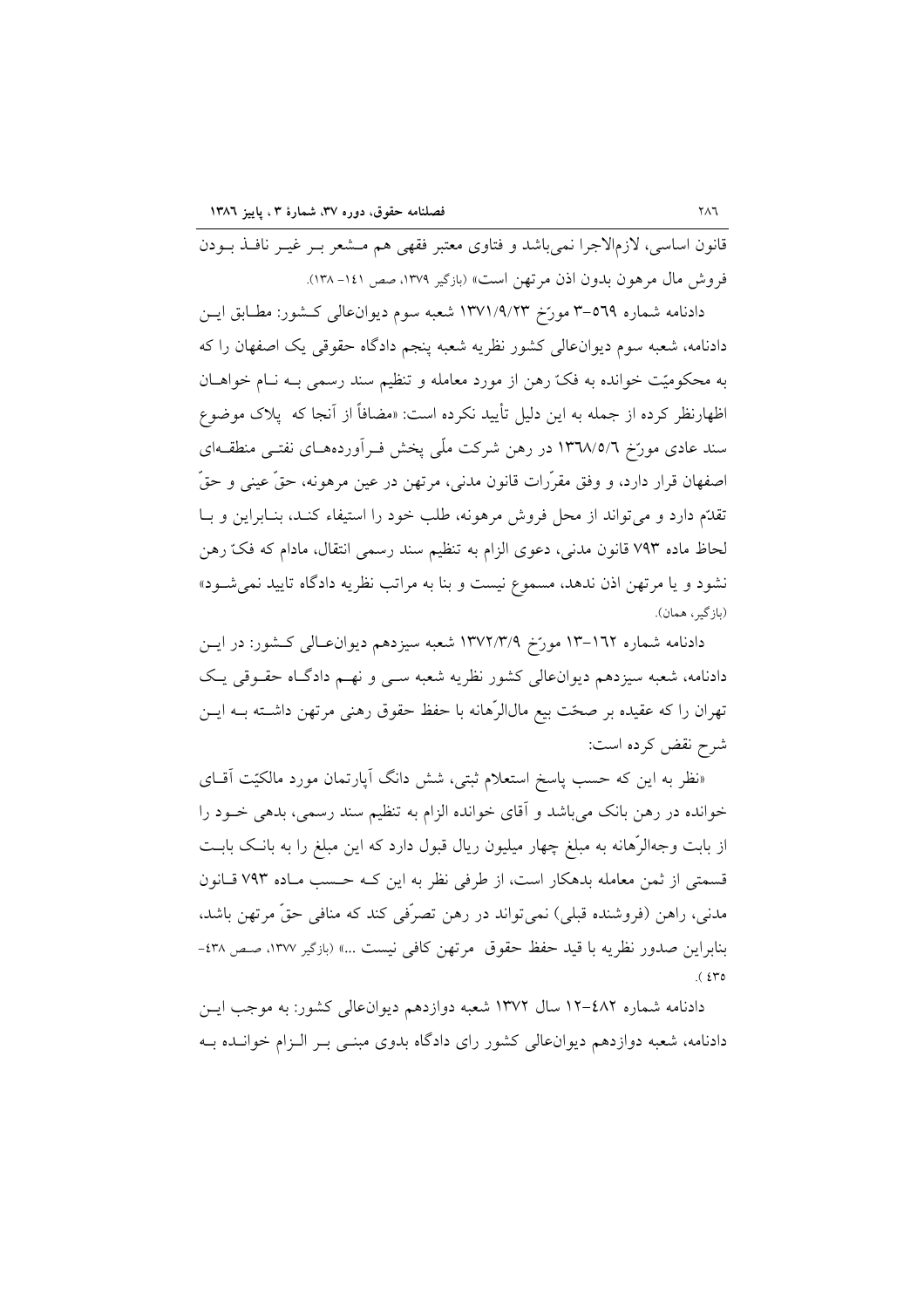تنظیم سند رسمی با حفظ حقوق رهنی مرتهن را نقض کرده است. رای دیوان بــه ایــن صورت است: «دادگاه به صرف تقبّل خواهان به پرداخت بدهی بانک، حکم بـه تنظـیم سند رسمی علیه خوانده با حفظ حقوق مرتهن صادر نموده است و حال آنکه، بانک در صورتی انتقال را از نظر بانک بلامانع اعلام کرده که بدهی آپارتمان مـورد بحـث کــلأو تماماً پرداخت شود که دلیلی بر پرداخت اقامه نشده است، لذا بــا توجّــه بــه مــاده ۷۹۳ قسسانون مسسدني دادنامسسه تجديسسدنظر خواسسسته مخسسدوش يسسه نظسسر می رسد» (بازگیر، ۱۳۷۲، ص ٥٤).

### نتىجەگىرى:

١٢ـ با توجه به آنچه در اين مقاله مطرح شد، فروش مال مرهون، هر چنـد متـضمّن شرطی دایر بر حفظ حقوق رهنی مـرتهن باشـد، غیـر نافـذ اسـت و بـر مبنـای چنـین معاملهای تا وقتی که اجازه مرتهن تحصیل نگردیده یا از مالالرّهانه فکّ رهن بــه عمــل نیامده است، متعهد را نمی توان ملزم به انجام امری نمود که منحصراً از آثار اختـصاصی معامله نافذ است. شرط مربوط به حفظ حقوق مرتهن عــلاوه بــر ايــن كــه بــا مقــرّرات قانونی تعارض دارد و نمیتواند در حقّ مرتهن موثّر باشـد، اساســاً بــا توجّــه بــه لــزوم تبغیت شرط از قرارداد اصلی، تاثیری در صحت بیع مال|ارْهانــه نــدارد. در صــورتی کــه خواسته خواهان، الزام خوانده به تنظیم سند رسمی نسبت به مالاالرِّهانه باشد و او دلیلی که به تحصیل اجازه مرتهن در فروش مالالرّهانه دلالت کنـد، بـه دادگـاه ارائــه ننمایـد، دادگاه باید بدون ورود در ماهیّت دعوی، قرار عدم استماع دعوی صـادر کنــد. در ایــن صورت، ضمن رعایت اصول و مقرَّرات قانونی ناظر بر بیع مالالرِّهانه، پس از تحـصیل اجازه مرتهن و يا فکّ مالالرِّهانه، باب طرح دعوی الزام به تنظیم سند رسمی و يا انجام سایر آثار ناشی از معامله صحیح نیز برای خریــدار مــسدود نخواهــد بــود. جمــع بــین مصالح اشخاص و مقرَّرات قانوني جز از اين طريق ممكن نيست.'

در مقام مطالعه تطبیقی، در حقوق فرانسه عمدتاً دو نوع رهن وجود دارد:  $^{-1}$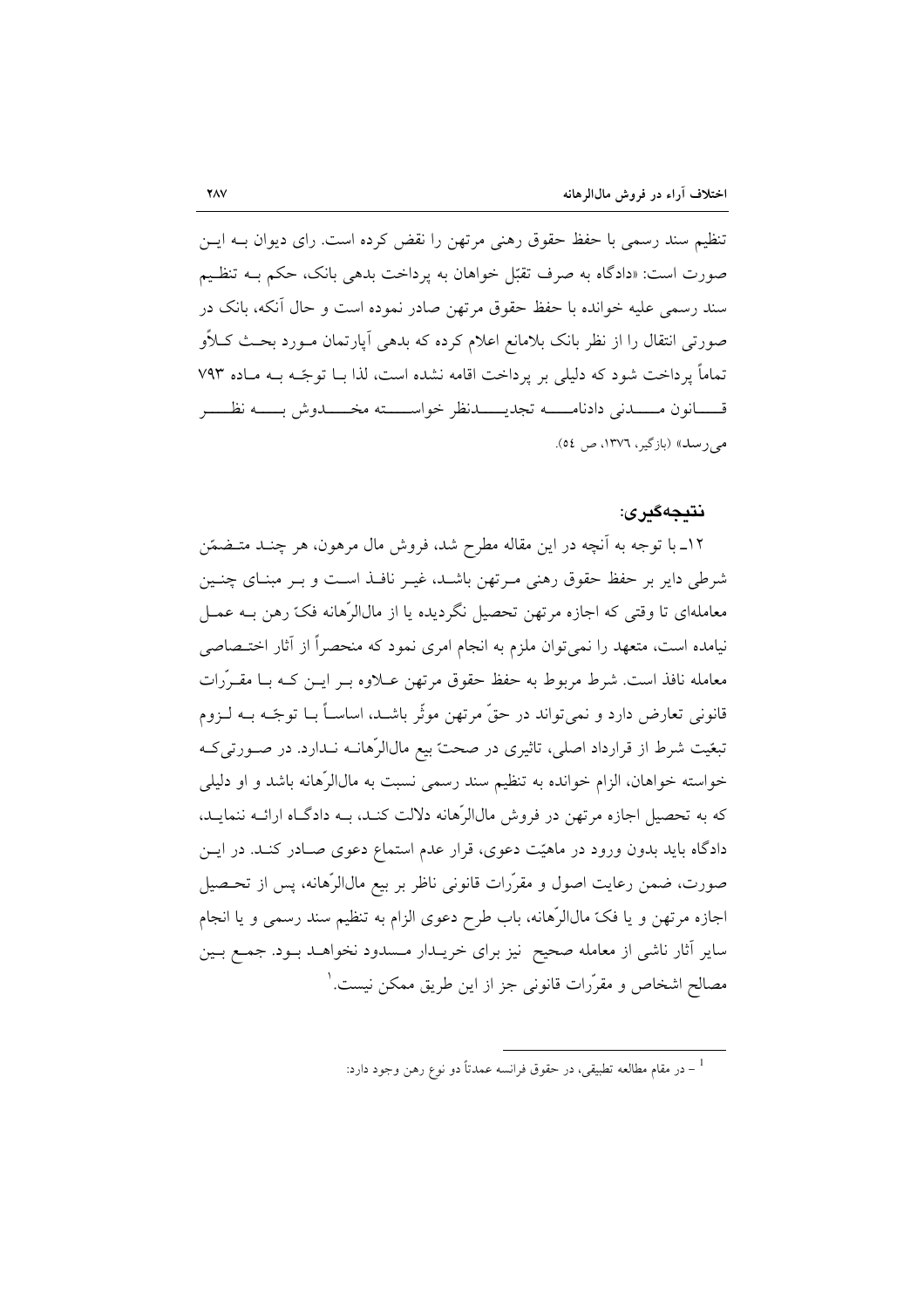۱– رهن|ی پوتیک (Hypotheque)؛ که اختصاصی اموال غیر منقول است و مال مرهونه به تصرّف مرتهن داده نمیشود. این رهن میتواند منشأ قراردادی، قانونی و قضایی داشته باشد (ماده ۲۱۱٦ قانون مـدنی فرانـسه) . انعقاد چنین رهنی منوط به ثبت در دفترخانه اسناد رسمی است (ماده ۲۱۲۷ ق.م.فرانسه) هر چند مطابق ماده ۲۱٤ قانون مدني فرانسه، مرتهن داراي حقٌّ عيني و تعقيب مالالرِّهانه است، اما راهن نيز مي تواند با حفظ حقوق مرتهن مالالرَّهانه را به شخص دیگری انتقال دهد.

۲- رهـــــن ناتيــــــسمان (Natissment)؛ كـــــه شــــــامل هـــــر دو نـــــوع امـــــوال منقــــول (Gage) و غیرمنقول( Antichrese) و قبض شرط صحّت عقد است (ماده ۲۰۷۱ و ۲۰۷۲ قانون مدنی فرانسه). در این نوع رهن، مرتهن داراي حقٍّ عيني توأم با حقٍّ حبس Driot de retention اسـت و اختيـار دارد تـا اسـتيفاء كامـل مطالبات خود، از ردّ مال مرهونه اجتناب کند. برای مطالعه بیشتر مراجعه کنید به:

Mazeaud (Henri - Leon et Jean); locons de Droit civil, t3, paris, 1968.N.56  $et S$ 

در میان کشورهای عربی، حقوق لبنان از این جهت به حقوق ایران نزدیکتر اسـت. در حقــوق لبنــان وثــائق عینی متعدّدی وجود دارد: ١– تأمین غیر منقول (التامین العقاری)؛ که در آن موضوع تأمین اموال غیر منقــول، اعــم از ذاتی و حکمی و حقوق وابسته به غیر منقول همچون حقّ انتقاع است ( مواد ۱۲۰ و ۱۲۱ قـانون مالکیّـت غیــر منقول لبنان مصوّب سال ۱۹۳۰ ). در این نوع تأمین که می¤واند دارای منشأ قانونی و قـضایی و قــراردادی باشــد، مال موضوع تأمین، همچنان در تصرّف مالک باقی میماند. تامین قراردای عقد رضایی است و لیکن تأثیر آن منوط به ثبت قرارداد است. (ماده ۱۲٦ ق.م.غ) . برقراری چنین تأمینی نسبت به مال غیر منقول و لو به طور مکرّر جــایز است و لیکن تقل<sup>ت</sup>م هر طلب بر دیگری، بر حسب تاریخ ثبت تعیین میگردد. (ماده ۱۲۷ ق.م.غ) طلبکـار، در ایــن نــــوع از تـــــامين، داراي حـــــقّ تقـــــلـتم و تعقيـــــب اســـــت. (مـــــواد ١٢٠ و ١٤٥ ق.م.غ) امّــــا مالــــك نيــــز می تواند ملکی را که نسبت به آن چنین تامینی برقرار شده است، بفروشد. در این صورت مطابق ماده ۱٤۷ قبانون مالكيّت غير منقول لبنان، خريدار يا بايد نسبت به پرداخت مطالبات طلبكار با احتساب تمـامى متفرعـات قـانونى اقدام و یا اینکه به اجرای مقرراتی که میتواند به سلب مالکیّت او منتهی شـود (عملیّـات اجرایـی) تـن در دهــد. معهذا، چنانچه طلبکار پس از شروع عملیّات اجرایی، نسبت بـه بازداشـت مـال موضـوع تـامین اقـدام و مراتـب بازداشت را در دفتر املاک قید نماید، هرگونه نقل و انتقالی نسبت به مال موضوع تامین باطل و بـلا اثـر اسـت. (ماده ٩٥٩ قانون اصول محاكمات مدنى لبنان).

٣- رهن غير منقول (الرهن العقاري)؛ در اين نوع رهن كه مختصِّ اموال غير منقول است، مال غيرمنقــول بــه تصرَّف مرتهن داده میشود (ماده ۱۰۱ ق.م.) و تسلیم شرط صحّت عقد است. به موجب ماده ۱۱٤ قانون مالکیّت غیرمنقول لبنان، راهن و مرتهن بدون تراضی حقّ تصرّف در مال مرهونه را ندارند و هــر عقــدی کــه مــسبوق بــه رضايت طرف مقابل نباشد، باطل است: «لـيس للمــديون ولا للـدائن ان يتـصرفا بالعقــار المرهــون دون رضــاهما المتبادل و كل عقد يجرى خلافا لهذا القواعد باطل حكماً » معهذا، استناد به حقوق عيني ناشي از چنين معاملـهاي منوط به ثبت قرارداد رهني است (ماده ١٠٩ ق.م.غ).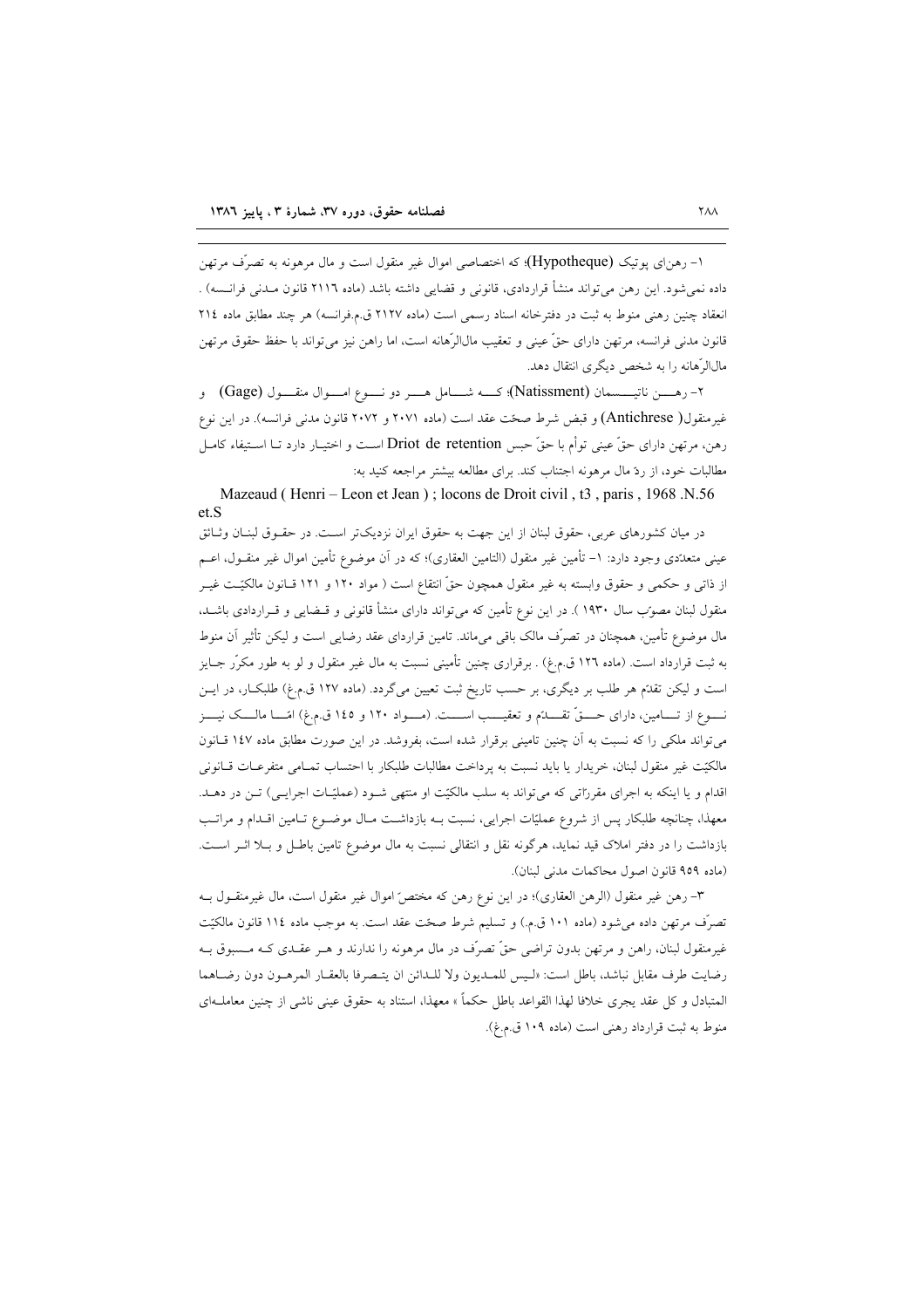٤– رهن منقول (رهن المنقول) براساس ماده (١) قانون رهن منقولات لبنان مصوّب ســال ١٩٣٢، ايــن رهــن نسبت به اموال منقول اعم از مادي يا غير مادي برقرار مي شود و تسليم شرط صحّت رهن است. (ماده ٣). مطــابق ماده ٤ اين قانون، طلبكار تا استيفاء مطالبات خود، حقٌّ حبس مال مرهونه را دارد. طلبكاري كه بدون رضايت قبلي و یا عدواناً مال مرهونه از تصرّف او خارج شده است، می تواند براساس مقررات اصول محاکمات مدنی، نسبت به استرداد مال مرهونه اقدام نماید. از آنجا که طلبکار دارای حقّ حبس است، بیع مال مرهونه در حقّ او نافذ نیست. برای مطالعه بیشتر مراجعه کنید به: قاضی دکتر اسعد دیـاب؛ ابحـاث فـی التامینــات العینَیــه، ســال ۱۹۸۸- دکتــر عبدالنعم فرج الصدّة؛ بيروت دارالنهضه الربيه، چاپ اول، سال ؟ ، صص ٣٥١-٣٤٩ .

در حقوق امارات متحده عربی و اردن دو نوع رهن قابل ملاحظه است:

١- رهن تاميني (الرهن التاميني)، در اين نوع رهن كه فقط ناظر به اموال غير منقــول اســت، مــال٥مرهونــه در تصرّف راهن باقی میماند. در این رهن، طلبکار دارای حقّ عینی است ( مواد ۱٤۲۵–۱٤۲۸–۱٤۳۹–۱٤۳۹ قـانون معاملات مدنی امارات متحده عربی مصوّب سـال ١٩٨٦ و مـواد ١٣٤٨–١٣٥١–١٣٥٢-١٣٣٣ قـانون مـدنى اردن مصوب سال ١٩٧٦) و قرارداد رهني بايد به ثبت برسد. هر چند مالک، حـقّ انتقـال مـالJالرّهانــه را دارد و لـيكن طلبکار می تواند به واسطه حقٌّ عینی خود که متضمّن حقٌّ تقدَّم و تعقیب است، مطالبات خود را از انتقال گیرنــده استيفاء كند.

٢– رهن تصرَّف (الرهن الحيازي)؛ اين عقد هر دو نوع اموال اعم از منقول و غير منقول را شامل مـي شــود و قبض شرط لزوم عقد است. (ماده ۱٤٥٣ قانون امارات و ماده ١٣٧٥ قانون اردن). در اين عقد ، راهن حقٌّ تصرُّف در مالاالرِّهانه را ندارد و در صورتیکه بدون کسب اجازه مرتهن ، به فروش مالالرِّهانــه مبــادرت ورزد، بیــع غیــر نافذ است. (ماده ١٣٨٦–١٣٩٠ قانون امارات و ماده ١٤٦٧–١٤٧١ قانون اردن). ســابقه ايــن حكــم بــه فقــه حنفــي استناد داده شده و یکی از جهات تفاوت رهن تامینی و رهن تصرّف عنوان شده است. برای مطالعه بیشتر مراجعه كنيد به: دكتر وهبه الزحيلي؛ العقود المسمّات في قانون معاملات مـدني امـاراتي و قـانون مـدني اردنـي، دمـشق، انتشارات دارالفكر ، چاپ اول ، سال ١٩٨٧ ، صص ٣٤٧-٣٤٧.

در حقوق مصر، نصِّي مبنى بر ممنوعيَّت انتقال مال الرَّهانه وجود ندارد و فروش مالالرِّهانه از سوى حقــوق-دانان مصری بلامانع اعلام شده است. و لیکن مرتهن، در رهن رسمی (الرهن الرسمی که مختصّ اموال غیر منقول است و مال در تصرّف راهن باقی میماند) و رهن تصرّف (الرهن الحیازی که شامل اموال منقــول و غیــر منقــول است و مالاالرِّهانه به تصرّف مرتهن داده می شود) دارای حقّ تعقیب و تقدّم نسبت بــه مــالاالرّهانــه اســت. بــرای مطالعه بيشتر مراجعه كنيد به: دكتر عبدالرزاق احمد السنهوري؛ الوسيط في شرح القانون مدنى (التامينات الشخصيّه والعينه)؛ جلد دوم، بيروت، داراحياء التراث العربي، سال ١٩٧٠، ص٢٦٨ به بعد و جلد چهارم (البيع و المقايـضه) ص ٢٦٨ – دكتر شمس الدين وكيل؛ نظريه التامينات في القانون المدنى، اسكندريه، منـشاه المعـارف، چـاپ دوم، سال ١٩٥٩، دكتر ابوالمنعم، فرج الصده، پيشين، ص٣٤٧-٣٤٥- دكتر سـلمان بوذيـاب؛ المبـادى القانونيـه العامّـه، بيروت، الموسسه الجامعيه للدراسات والنشر والتوزيع، چاپ اول، سال ١٩٩٥، صص ٥-٤٩ .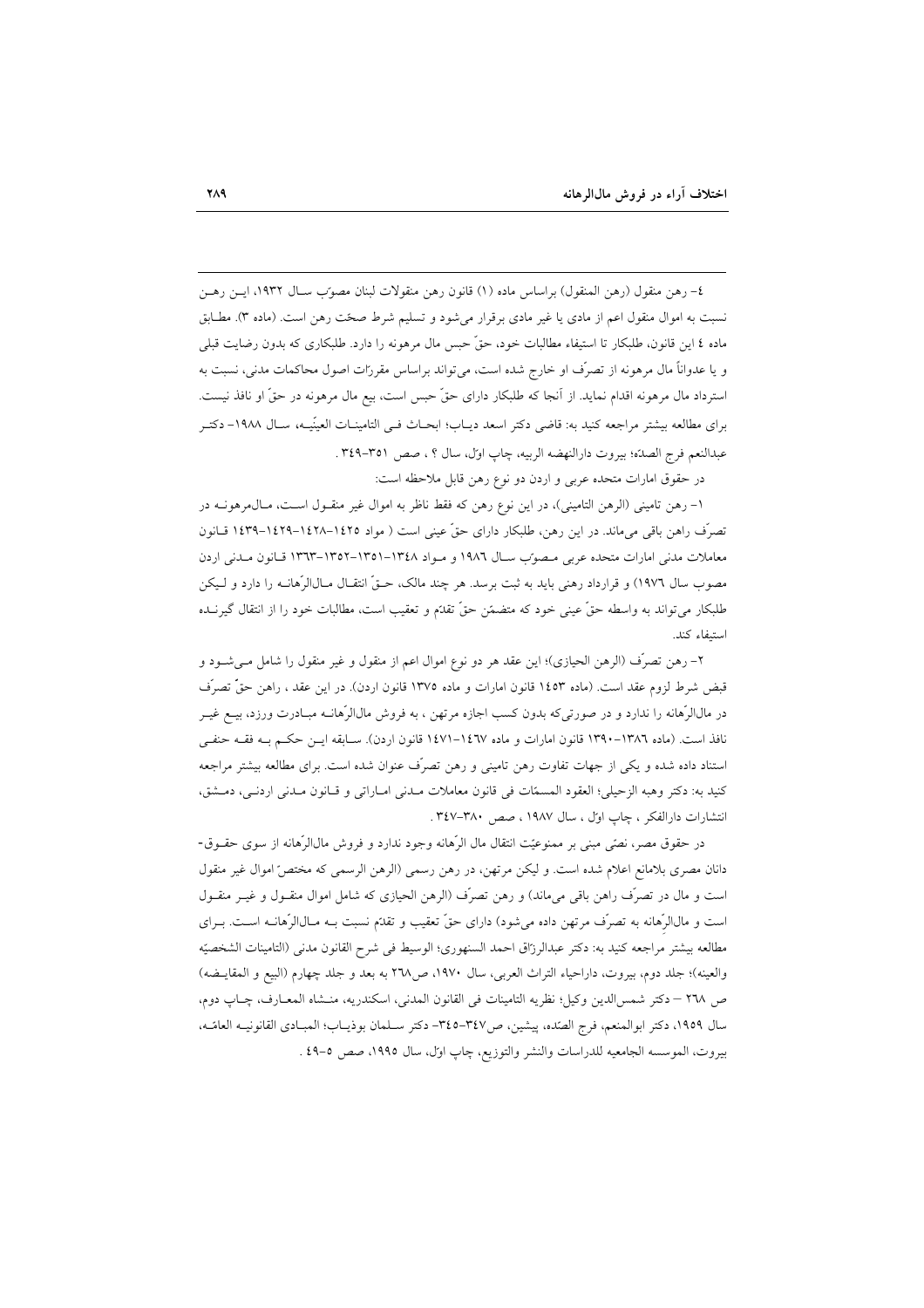۲۸–گز*یده آراء دادگاههای حقوقی(*مجموعه دوم)۱۳۷۵:تهران،انتشارات حقوقدان.